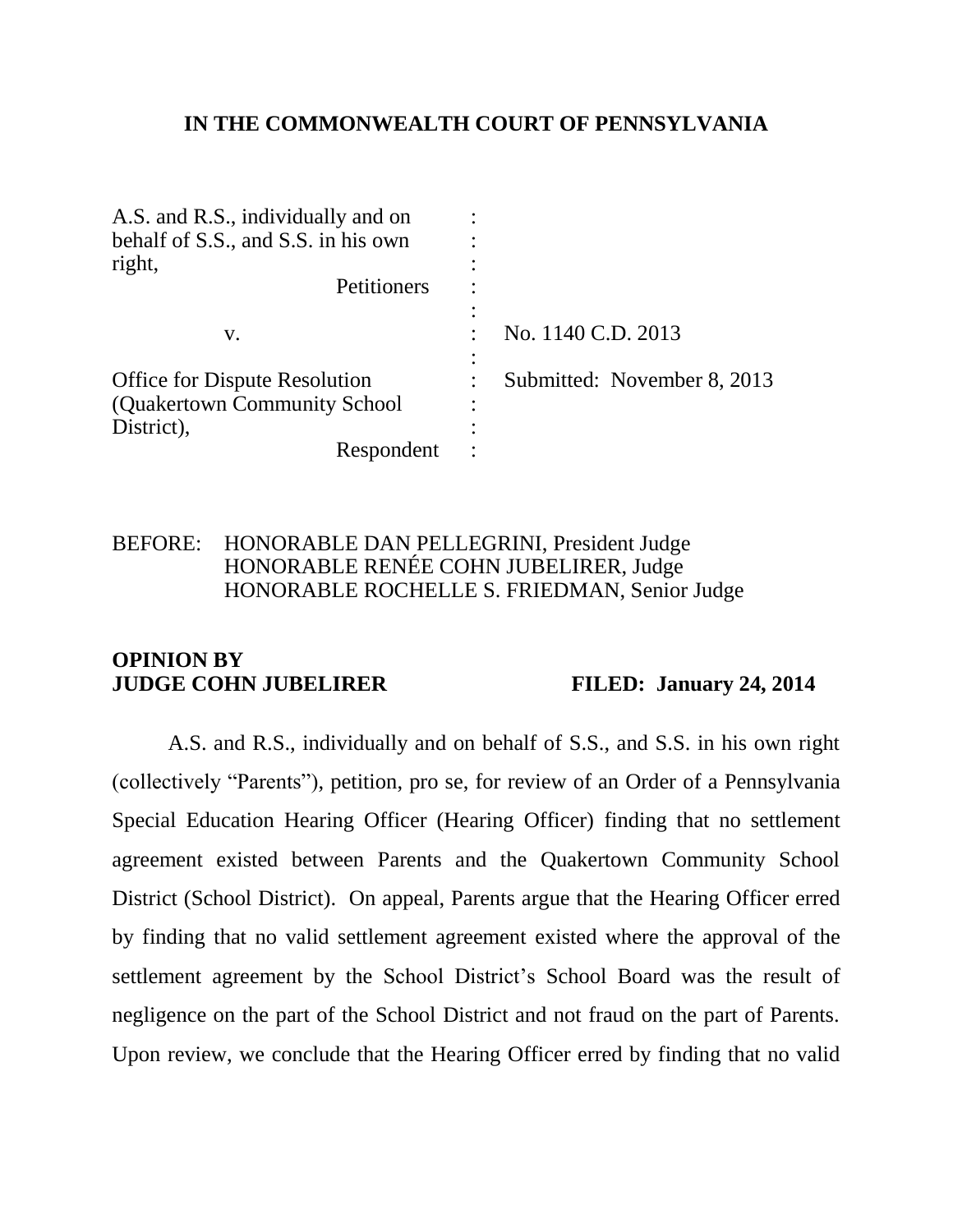settlement agreement existed in this matter; therefore, we must reverse the Hearing Officer's Order.

The Hearing Officer made the following relevant findings of fact. Parents have an elementary age child, S.S., (Student), who is a resident of the School District and eligible for special education services under the Individuals with Disabilities Education Act<sup>1</sup> (IDEA). (Hearing Officer's Decision at 2, Findings of Fact (FOF)  $\P$  1.) In the Spring of 2012, Parents filed a counseled due process complaint which was bifurcated to permit expedited consideration of Parents' contention that the School District failed to provide appropriate extended school year (ESY) services to Student. (FOF  $\P$  1 n.3.) The remaining part of the complaint was assigned Office of Dispute Resolution file  $#3209-11-12-AS.^2$  (FOF

l

<sup>&</sup>lt;sup>1</sup> 20 U.S.C. §§ 1400-1482. Under the IDEA, as implemented by the Pennsylvania Department of Education's regulations, a school district must provide a child with a disability a free appropriate public education based on his or her unique needs. 20 U.S.C. §§ 1400(d)(1)(A), 1412(a)(1); 22 Pa. Code § 14.102; Big Beaver Falls Area School District v. Jackson, 615 A.2d 910, 911-12 (Pa. Cmwlth. 1992). To satisfy this obligation, a school district is required to develop an individualized education plan (IEP) to address and meet a disabled child's educational needs that results from his or her disabilities. 20 U.S.C. §§ 1401(9), (14), 1414(d); 34 C.F.R. §§ 300.320-300.324; 22 Pa. Code § 14.102; Big Beaver Falls Area School District, 615 A.2d at 911-12. If a parent disagrees with his or her child's IEP, the parent may file a due process complaint and request an impartial due process hearing. 20 U.S.C. § 1415(f); 22 Pa. Code § 14.162(b). A school district may also file a due process complaint and request an impartial due process hearing if a parent rejects an IEP. 20 U.S.C. § 1415(f); 22 Pa. Code § 14.162(c). Prior to the due process hearing being held the parties must participate in a resolution session, or waive or agree to end a resolution session. 20 U.S.C. § 1415(f)(1)(B)(i); 22 Pa. Code § 14.162(q). The parties may also agree to participate in a mediation process. 20 U.S.C. § 1415(e), (f).

 $2$  It is unclear from the Hearing Officer's Decision what parts of the complaint remained unresolved.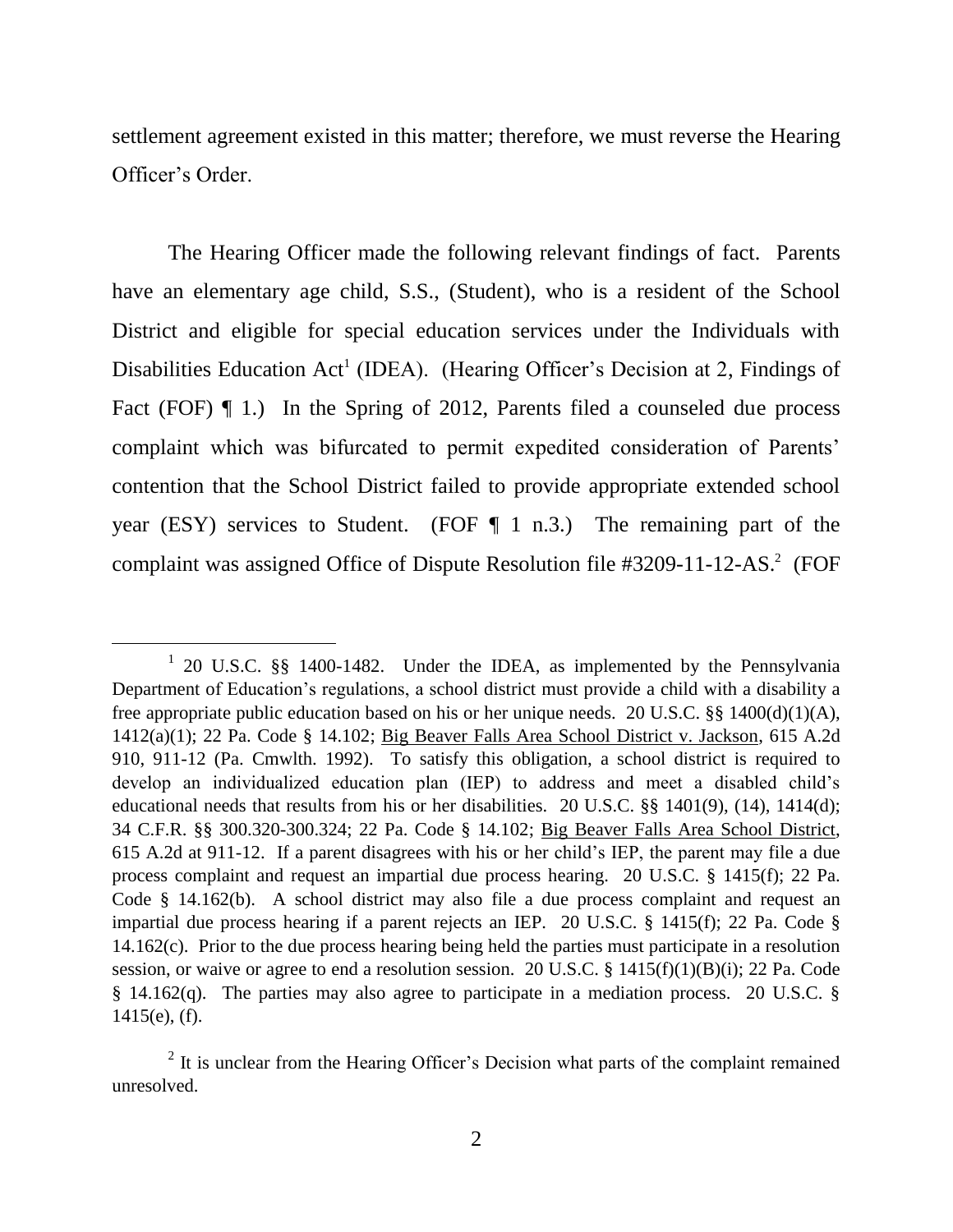¶ 1.) Parents and the School District, through their respective counsel at the time, 3 entered into negotiations to resolve the complaint without proceeding to a due process hearing. (FOF ¶¶ 2-4.) The child's mother, Parents' counsel, and the School District's counsel met on September 14, 2012 and discussed settlement terms. (FOF ¶ 4.) The School District's Director of Pupil Services was not present at this meeting. (FOF ¶ 4.) Thereafter, between September 20, 2012 and September 25, 2012, the parties' counsel negotiated, via email, the terms of the settlement agreement. (FOF ¶ 8.)

On October 2, 2012, the School District's counsel emailed Parents' counsel a settlement agreement (Agreement One) for Parents' review. (FOF ¶ 16.) The School District's counsel requested that Parents' counsel have Parents sign two copies of Agreement One and return the originals to her office. (FOF ¶ 18.) The School District's counsel informed Parents' counsel that the originals would be forwarded to the School District for final approval and execution. (FOF ¶ 18.) A copy of Agreement One was not sent to the School District's Director of Pupil Services. (FOF ¶ 18.)

Parents reviewed Agreement One, identified provisions that they believed had been discussed at the September 14, 2012 meeting that were not included in Agreement One, and also identified provisions in Agreement One that they did not recall being discussed at the meeting. (FOF ¶ 25.) Parents made handwritten

<sup>&</sup>lt;sup>3</sup> Parents and the School District were no longer represented by these individuals at the time the hearing was held before the Hearing Officer in this matter. As noted, Parents are representing themselves in this appeal, and the School District is being represented by different counsel.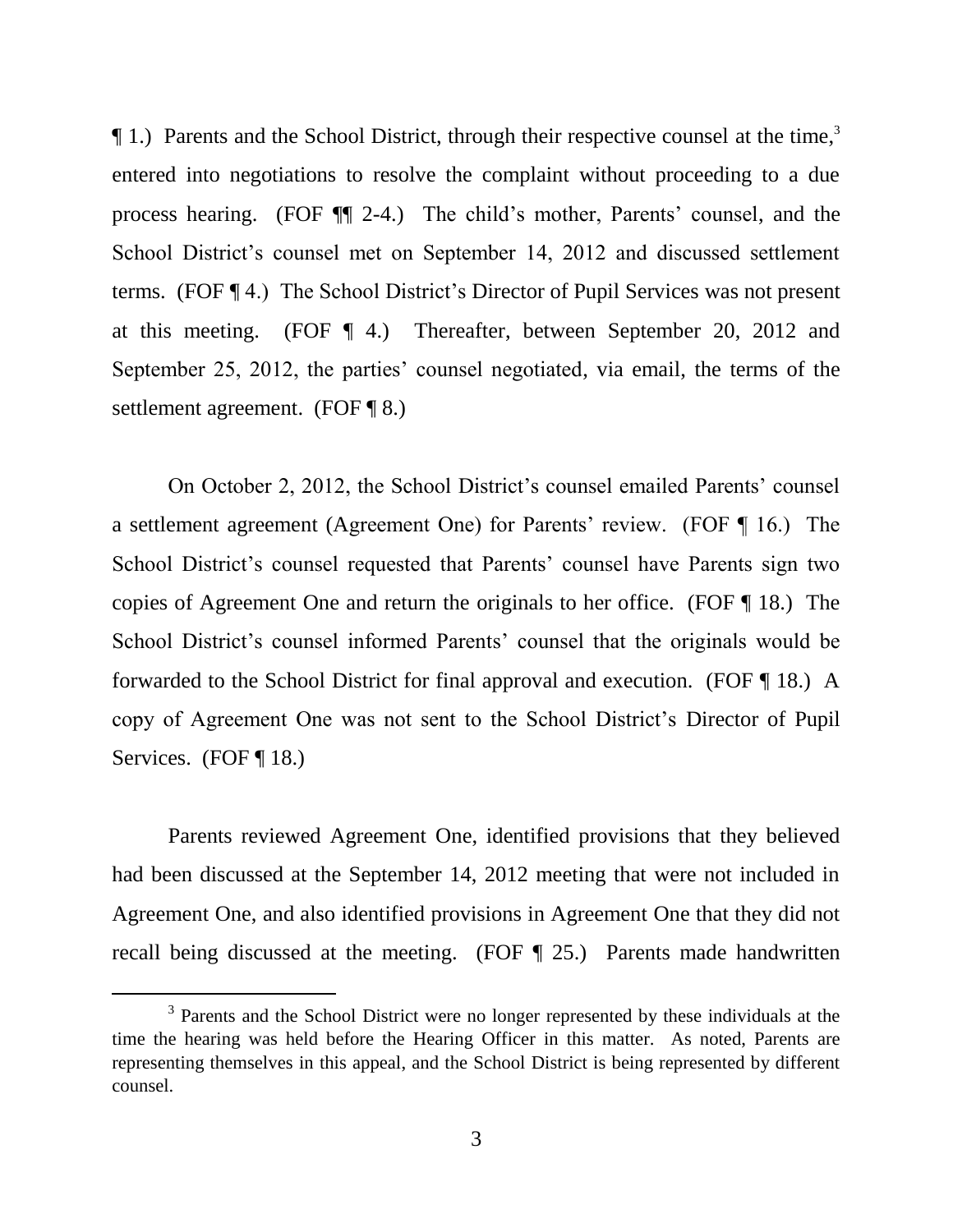changes to their copy of Agreement One. (FOF ¶ 25.) Parents disputed that the terms in Agreement One were the agreed upon terms and believed that the terms were those of the School District's counsel, not Parents' counsel. (FOF ¶ 26.)

On October 3 or 4, 2012, Student's mother contacted Parents' counsel to discuss the changes Parents wanted to make to Agreement One. (FOF ¶ 27.) Student's mother directed Parents' counsel to redraft Agreement One and send it back to Parents for further review. (FOF ¶ 27.) Parents' counsel emailed a revised agreement (Agreement Two) to Parents sometime between October 4 and 7, 2012. (FOF ¶ 28.) Agreement Two was typed in a different font than Agreement One, contained additional provisions than those found in Agreement One, omitted some provisions that had been in Agreement One, and "did not contain the notation 'draft' in the lower left hand corner of the pages as did Agreement One." (FOF ¶ 29.) Agreement Two also "contained terms that were explicitly rejected by the [School] District during the September 14th meeting and during subsequent negotiations." (FOF ¶ 29.)

Parents reviewed Agreement Two and determined that it conformed with the changes that Student's mother directed Parents' counsel to make to Agreement One. (FOF ¶ 30.) However, Parents did not contact their counsel that they approved Agreement Two. (FOF ¶ 30.) Parents signed Agreement Two on October 8, 2012. (FOF ¶ 31.) On that same date, Student's mother hand-delivered the signed Agreement Two to the building receptionist at the School District's administrative office. (FOF ¶ 32.) Student's mother did not inform the receptionist or notify the School District's Director of Pupil Services that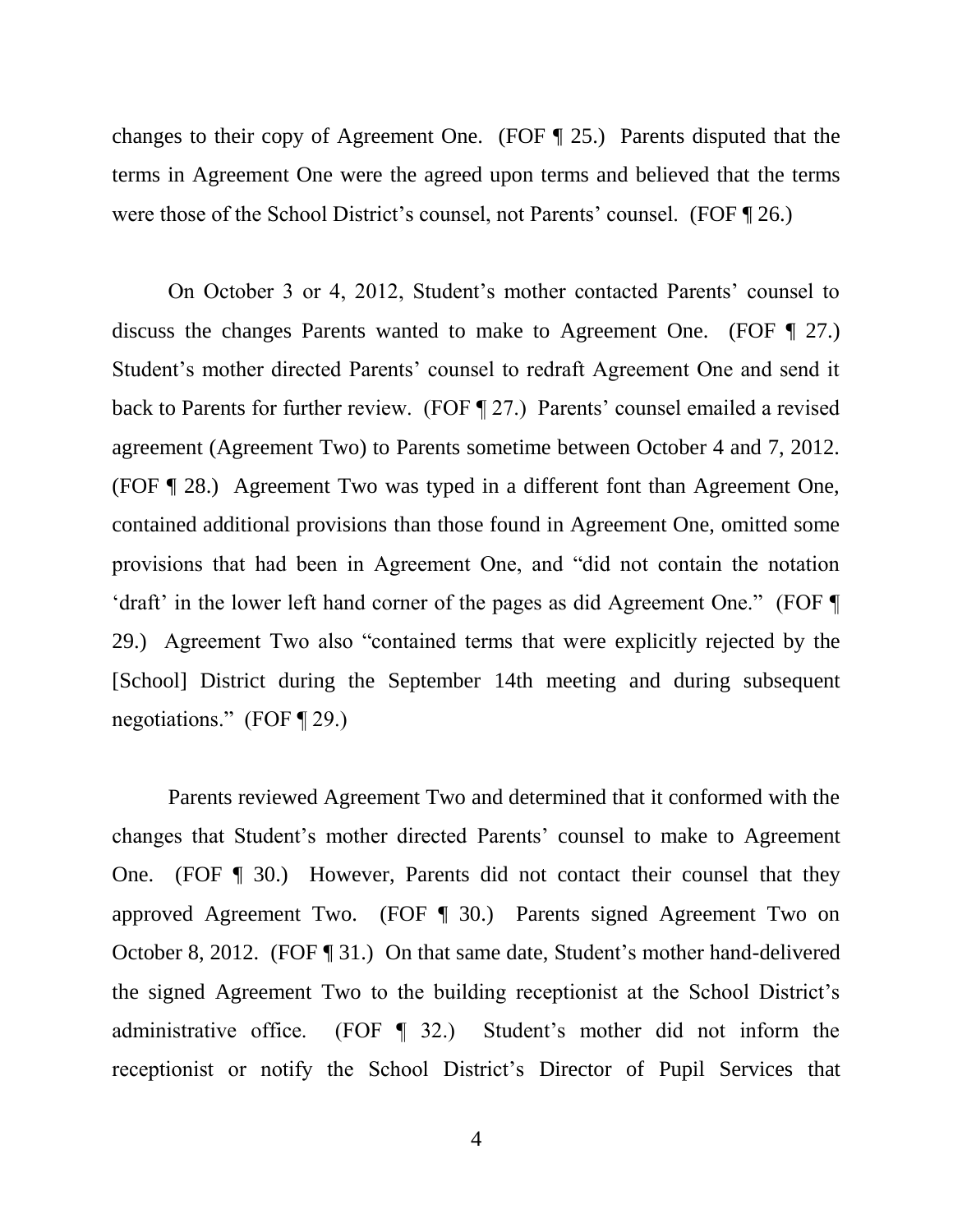Agreement One, drafted by the School District's counsel, had been revised by Parents' counsel at Parents' request. (FOF ¶¶ 33-34.)

The School District's Director of Pupil Services testified that he was puzzled that Student's mother had dropped off material for him without waiting for him to initial that he had received the material, as she had done in the past.<sup>4</sup> (FOF  $\P$  35.) As a result, he checked Agreement Two "to be sure the dollar amount agreed upon was correct, and as the amount was correct he gave the document to the School Board secretary to be put on the Board's agenda" for approval. (FOF ¶ 35.) The Director of Pupil Services did not read Agreement Two in any depth because these types of agreements are usually negotiated and finalized by the School District's counsel. (FOF ¶ 35.) The Director of Pupil Services believed that Agreement Two was the agreement that the School District's counsel had negotiated with Parents' counsel and that he had no reason to believe that Parents or their counsel had changed the terms. (FOF ¶¶ 36-37.)

Parents' counsel did not inform the School District's counsel that Parents disagreed with the terms of Agreement One or that his office had drafted Agreement Two. (FOF ¶ 39.) Parents' counsel emailed Parents on October 8, 2012 and asked them to get back to him regarding Agreement Two so that he could forward it to the School District's counsel. (FOF ¶ 40.) Parents' counsel was unaware that Student's mother had already delivered a signed copy of Agreement Two to the School District. (FOF ¶ 41.)

<sup>&</sup>lt;sup>4</sup> "Student's mother's past practice when dropping off material to the [Director of Pupil Services] had been to wait for him to come and initial what she had dropped off." (FOF ¶ 35.)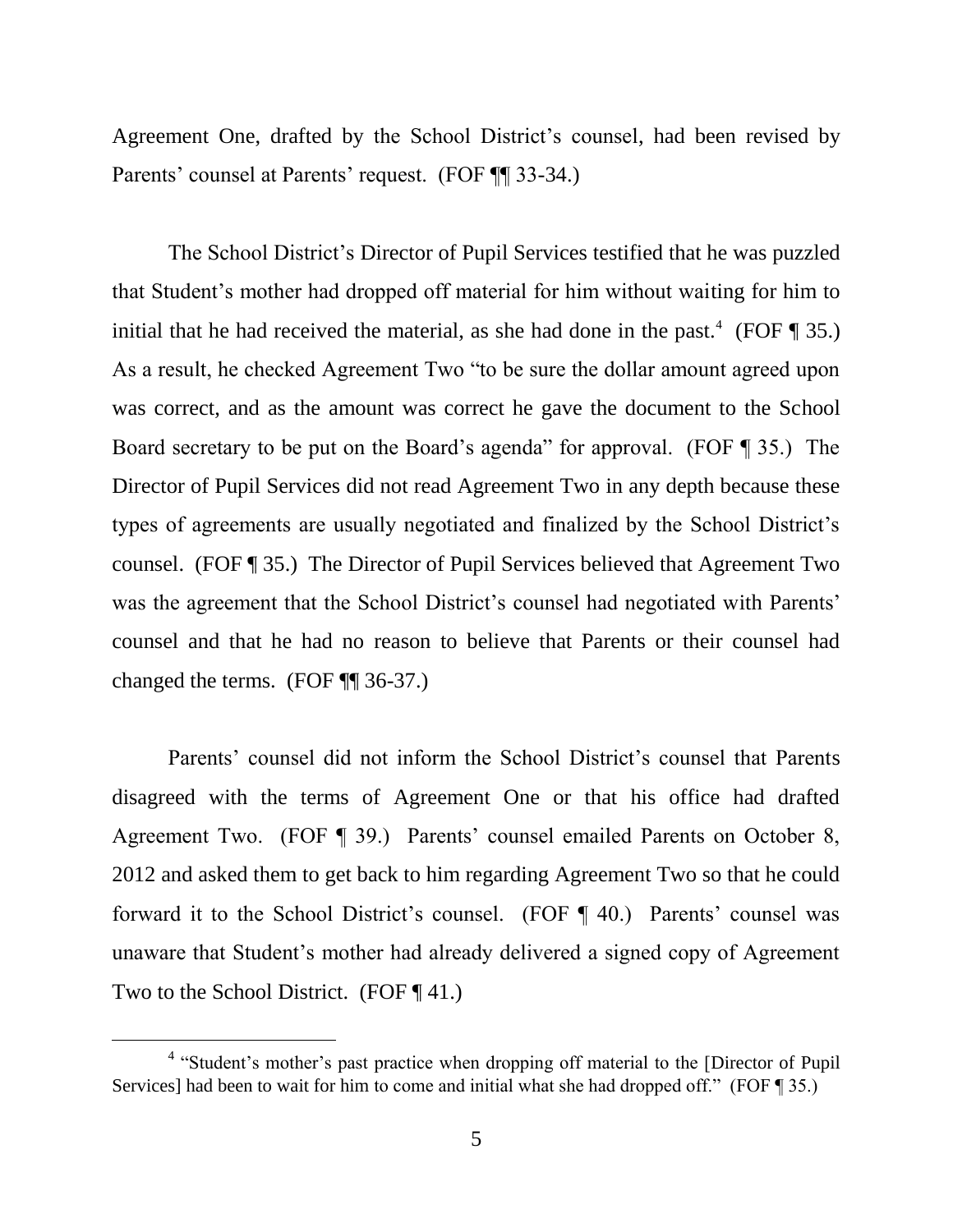When the School District's counsel learned that Student's mother had delivered signed copies of an agreement to the Director of Pupil Services, she did not request that the Director send a copy to her office. (FOF ¶ 42.) The School District's counsel testified that, although it was not the norm, it was not unusual for parents to deliver agreements to the School District and that she never encountered the situation where the agreement was different than what she expected. (FOF ¶ 42.)

On October 11, 2012, Parents' counsel emailed the School District's counsel requesting a confirmation as to when a written settlement agreement would be concluded. (FOF ¶ 43.) The School District's counsel replied, with a copy to the Director of Pupil Services as follows: "If you are asking when Board approval will occur, that will be at the October 25, 2012 meeting." (FOF ¶ 44.) Parents' counsel then forwarded the School District's counsel's response to Parents with the comment that they would have to wait and see until October 25, 2012. (FOF  $\P$  45.)

On either October 10, 2012 or October 11, 2012, Student's mother and the Director of Pupil Services conversed on the telephone, but Student's mother did not directly inform the Director that her counsel had retyped Agreement One and that the terms presented in Agreement Two were different than those contained in Agreement One. (FOF ¶¶ 46-47.) Student's mother informed the Director that the agreement she provided to him was "more in line with what we had discussed."  $(FOF \, 46.)$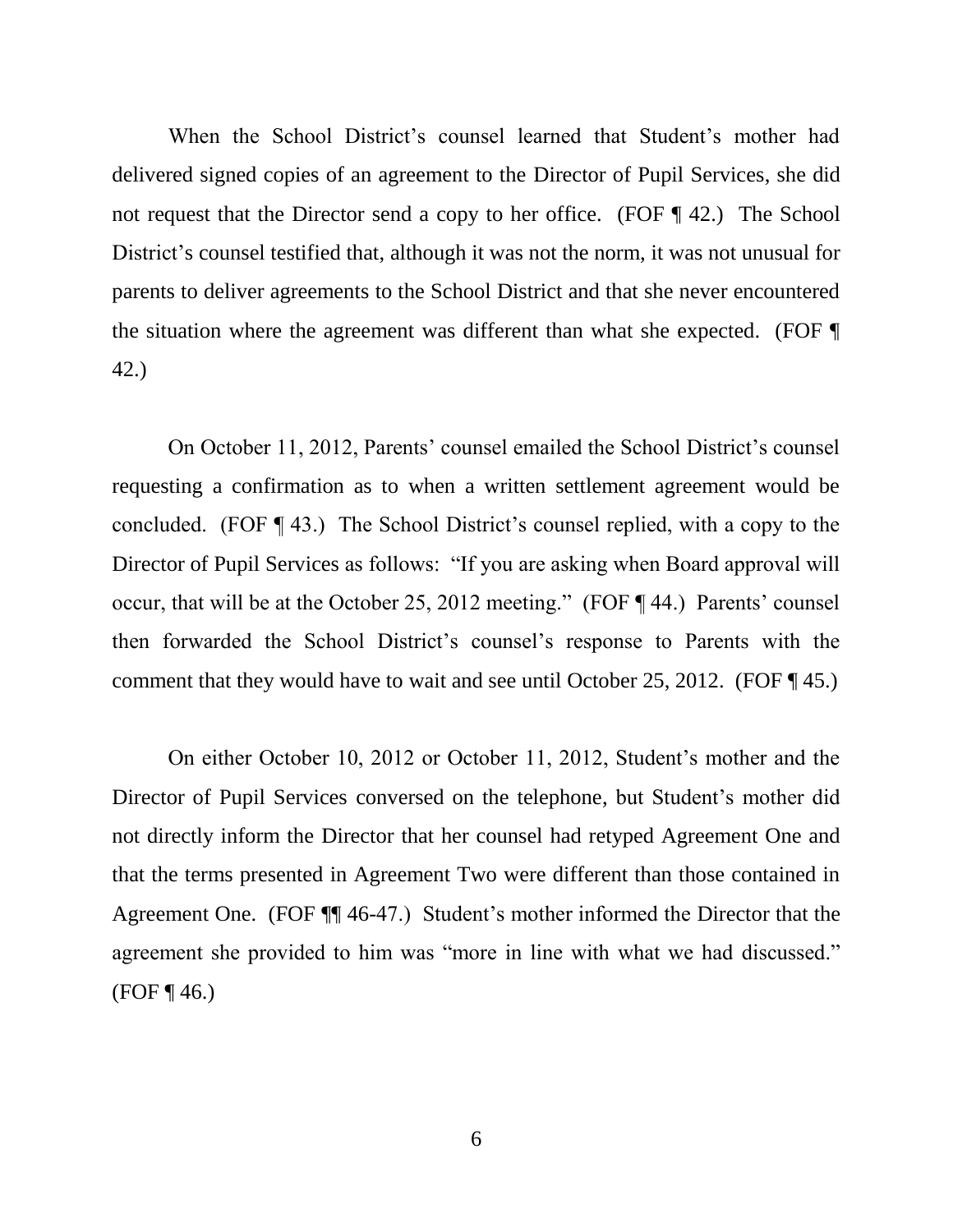The School District's Superintendent (Superintendent) presented Agreement Two to the School Board for approval on October 25, 2012 and when she did so, she was unaware that Agreement Two was a revision of Agreement One. (FOF ¶ 49.) The Superintendent's common practice is to rely on counsel to negotiate the terms of an agreement and to draft a settlement agreement for the School Board's approval and execution. (FOF ¶ 49.) The Superintendent is only informed of the essential terms of a settlement agreement. (FOF ¶ 49.) The School Board approved Agreement Two on October 25, 2012, without discussion, the Board President signed Agreement Two without first reading the document "in accordance with the accepted practice and in reliance that the agreement," and Agreement Two was mutually accepted by the parties. (FOF ¶¶ 51-52.) "To preserve Student's privacy, the terms were not read aloud at any time to the Board."  $(FOF \mathbin{\llbracket} 51.)$ 

In early November 2012, the Director of Pupil Services sent an executed copy of Agreement Two to Parents. (FOF ¶ 53.) Thereafter, Parents submitted to the School District, for reimbursement, an invoice for certain educational services that were provided for Student. (FOF ¶ 54.) The invoice was for a service that was denied by the School District during the September 14, 2012 meeting and during negotiations between the parties' counsel. (FOF ¶ 54.) Because he was aware that this service was not agreed upon during negotiations, the Director of Pupil Services contacted Student's mother to discuss the matter. (FOF ¶ 55.) When the Director learned that he and Parents had different understandings of the negotiated terms, the Director contacted the School District's counsel for clarification. (FOF ¶ 55.) At this time, the School District's counsel reviewed the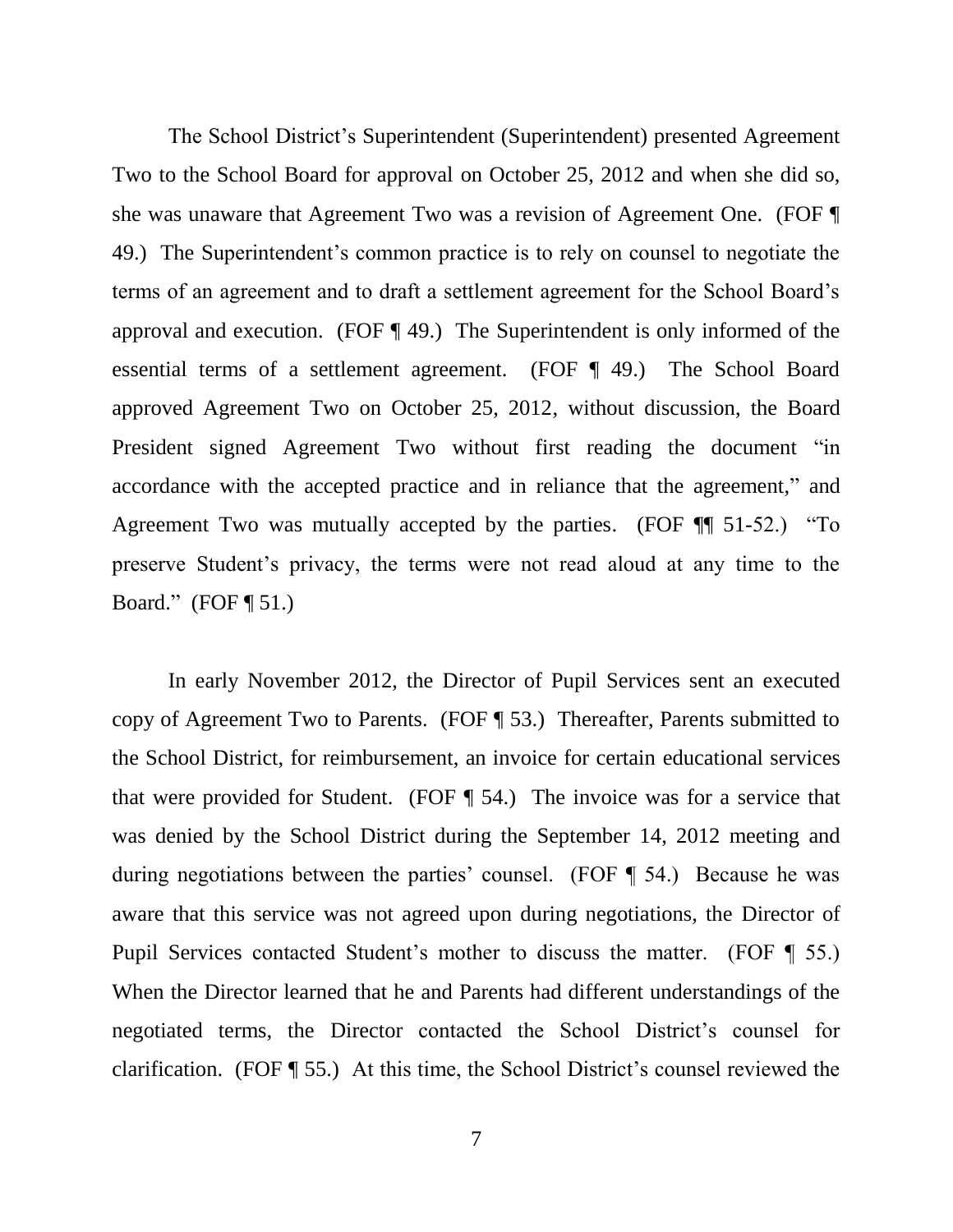copy of Agreement Two that the Director forwarded to her and discovered that it contained different terms than Agreement One. (FOF ¶ 56.) The School District's counsel then contacted Parents' counsel regarding the discrepancy. (FOF ¶ 56.)

Agreement One represented the School District's final offer to Parents and it stands by the offer presented in Agreement One. (FOF ¶ 57.) Thus, the School District rescinded Agreement Two. (FOF ¶ 59.)

Thereafter, the School District filed a due process complaint with the Pennsylvania Office of Dispute Resolution to determine whether a valid settlement agreement existed between Parents and the School District. Two hearings were held before the Hearing Officer on February 25, 2013 and April 16, 2013. Parents testified on their behalf and submitted documentary evidence. The School District presented the testimony of the Director of Pupil Services, the School Board President, the Superintendent, and its counsel who negotiated and drafted Agreement One. The School District also submitted documentary evidence. By Decision and Order dated May 3, 2013, the Hearing Officer found that neither Agreement One nor Agreement Two was a valid settlement agreement and that no settlement agreement existed between the parties. Parents now petition this Court for review.<sup>5</sup>

 $5$  Our scope of review "is limited to determining whether constitutional rights were violated, whether an error of law was committed, or whether the necessary findings of fact are supported by substantial evidence." E.N. v. M. School District, 928 A.2d 453, 461 n.13 (Pa. Cmwlth. 2007).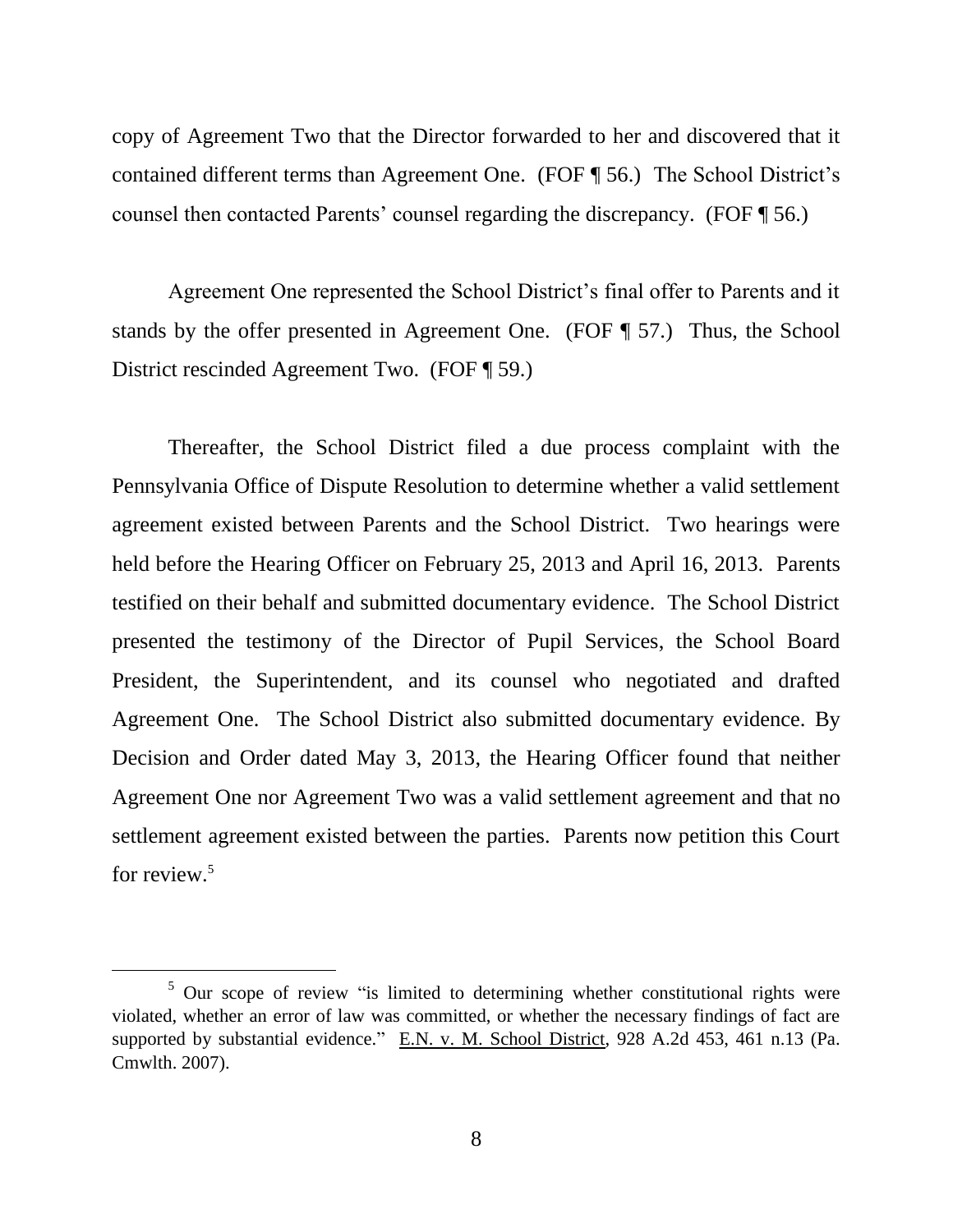Initially, we address the School District's assertion in its brief that Parents' appeal from the May 3, 2013 Order of the Hearing Officer is untimely. The School District, without filing a formal motion to quash, argues in its brief that, in order for Parents' appeal to be timely, they had to appeal no later than June 3, 2013; therefore, Parents' appeal docketed in this Court with an appeal date of June 6, 2013 should be quashed as untimely.<sup>6</sup> In response, Parents assert that because the Hearing Officer issued a corrected Decision to the parties, via email, on May 8, 2013, they had thirty days from May  $8<sup>th</sup>$  to file a timely appeal; thus, their June 6, 2013 appeal to this Court is timely. Parents attached to their appeal documents filed with this Court a copy of the Hearing Officer's May 8, 2013 email purportedly transmitting a corrected decision. The School District asserts that the corrected decision sent to the parties on May 8, 2013 merely corrected a typographical error; therefore, the appeal period was not extended due to the correction.

Pursuant to Section 5571(b) of the Judicial Code, an "appeal from a tribunal or other government unit to a court or from a court to an appellate court must be commenced within 30 days after the entry of the order from which the appeal is taken." 42 Pa. C.S. § 5571(b). Section 5572 of the Judicial Code describes how to determine the "date of entry of the order": "[t]he date of service of an order of a government unit, which shall be the date of mailing if service is by mail, shall be deemed to be the date of entry of the order." 42 Pa. C.S. § 5572. While there is no specific instruction regarding calculation where an order is sent via email, what is

<sup>&</sup>lt;sup>6</sup> Notwithstanding the School District's failure to file a formal motion to quash, we will address its argument that Parents' appeal should be quashed due to untimeliness.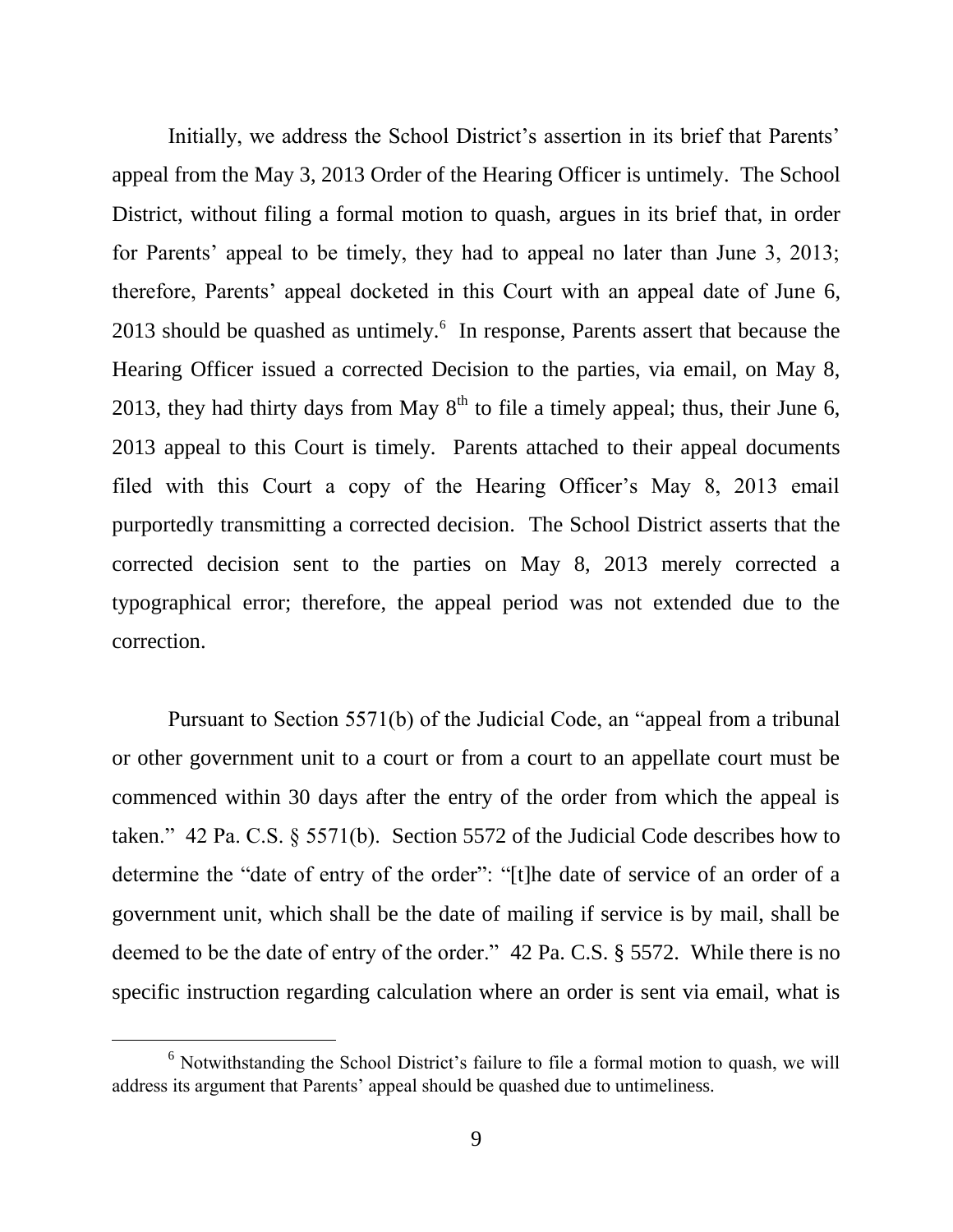important is that the recipient of the order be able to determine the date of entry of the order so as to accurately determine the appeal period. As explained by our Supreme Court:

[W]here the appeal period is triggered by administrative action, the involved administrative agency has a duty to provide to the recipient information essential to calculating the appeal period. See Schmidt [v. Commonwealth], 495 Pa. [238,] 241, 433 A.2d [456,] 458 [(1981)] (noting that while it was "reasonable" for the legislature to specify the appeal period commenced on the date of mailing, this implied a duty on the part of the Department of Revenue to advise the taxpayer of the date of mailing). Without such information, the recipient has no reliable basis for knowing the number of days remaining in which to file a petition for review. Id. ("Knowledge of a decision's mailing date is essential to the taxpayer, and the effort required of the Department to indicate the relevant date on the decision or transmittal letter is negligible; hence, the legislature could only have contemplated that the Department would furnish the information that is crucial to the functioning of" the appeal statute.). Where the agency's notice is defective in this regard, we will not dismiss an appeal for untimeliness. See id.

Julia Ribaudo Senior Services v. Department of Public Welfare, 600 Pa. 641, 649, 969 A.2d 1184, 1188-89 (2009).

Here, there is nothing in the certified record showing the manner in which the Hearing Officer's May 3, 2013 Decision was provided to the parties. The only document in the certified record is a May 3, 2013 Decision and, while it contains the date of the Decision, it does not contain a date as to when it was sent to the parties or whether the Decision was mailed via the United States Postal Service or transmitted by email. We note that, during the February 25, 2013 hearing, the Hearing Officer informed the parties that when she issued a decision it would be sent by email and a copy of the appeal procedures would be included, Hr'g Tr.,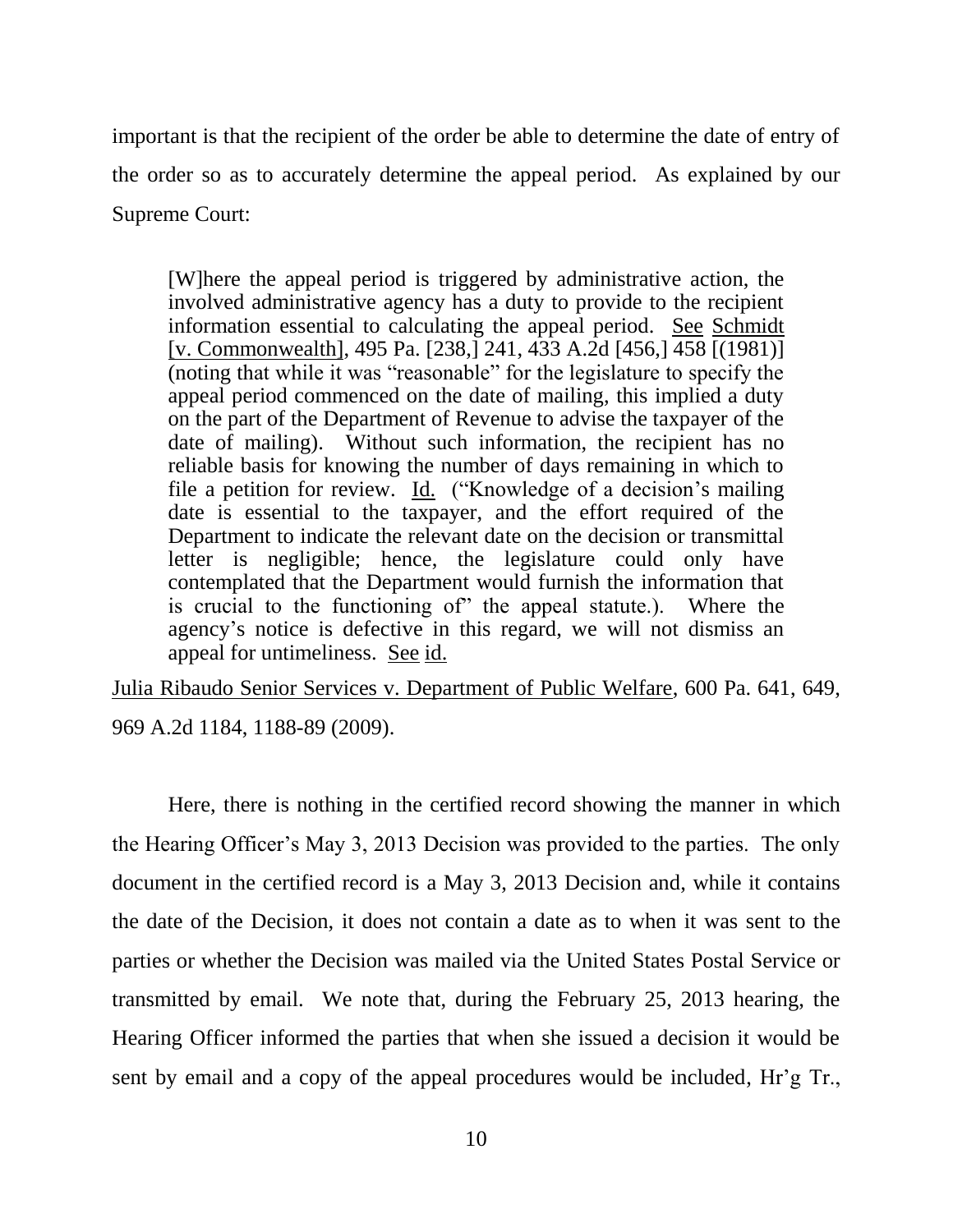February 25, 2013, at 13; however, there is nothing in the certified record which confirms when or if she did so. In fact, the certified record does not even contain any documentation indicating that the Hearing Officer emailed a corrected decision to the parties on May 8, 2013, although the parties do not dispute that she did so. Given the lack of documentation in the certified record regarding exactly what was sent to the Parents, how it was sent, or when it was sent, "we will not dismiss an appeal for untimeliness." Ribaudo, 600 Pa. at 649, 969 A.2d at 1189.

With respect to the merits of this appeal, Parents present a challenge to the Hearing Officer's authority to determine whether a valid settlement agreement existed between them and the School District. Parents argue that the Hearing Officer, a non-lawyer, was not qualified and did not have the authority to decide contract questions. Accordingly, we must first address the jurisdiction of the Hearing Officer in this matter. $7$ 

There is no statutory provision in the IDEA, or the Pennsylvania regulations implementing the IDEA, that explicitly addresses a hearing officer's authority to determine whether a valid settlement agreement exists between the parties. Moreover, no Pennsylvania state court has addressed the issue of whether a hearing officer has jurisdiction under the administrative process provided by the IDEA and implemented by Pennsylvania to determine whether a valid settlement agreement exists. The Hearing Officer determined that she had the authority to determine this issue pursuant to a Memorandum Decision and Order issued by the Eastern District

 $7$  The School District offers no argument on this issue in its brief.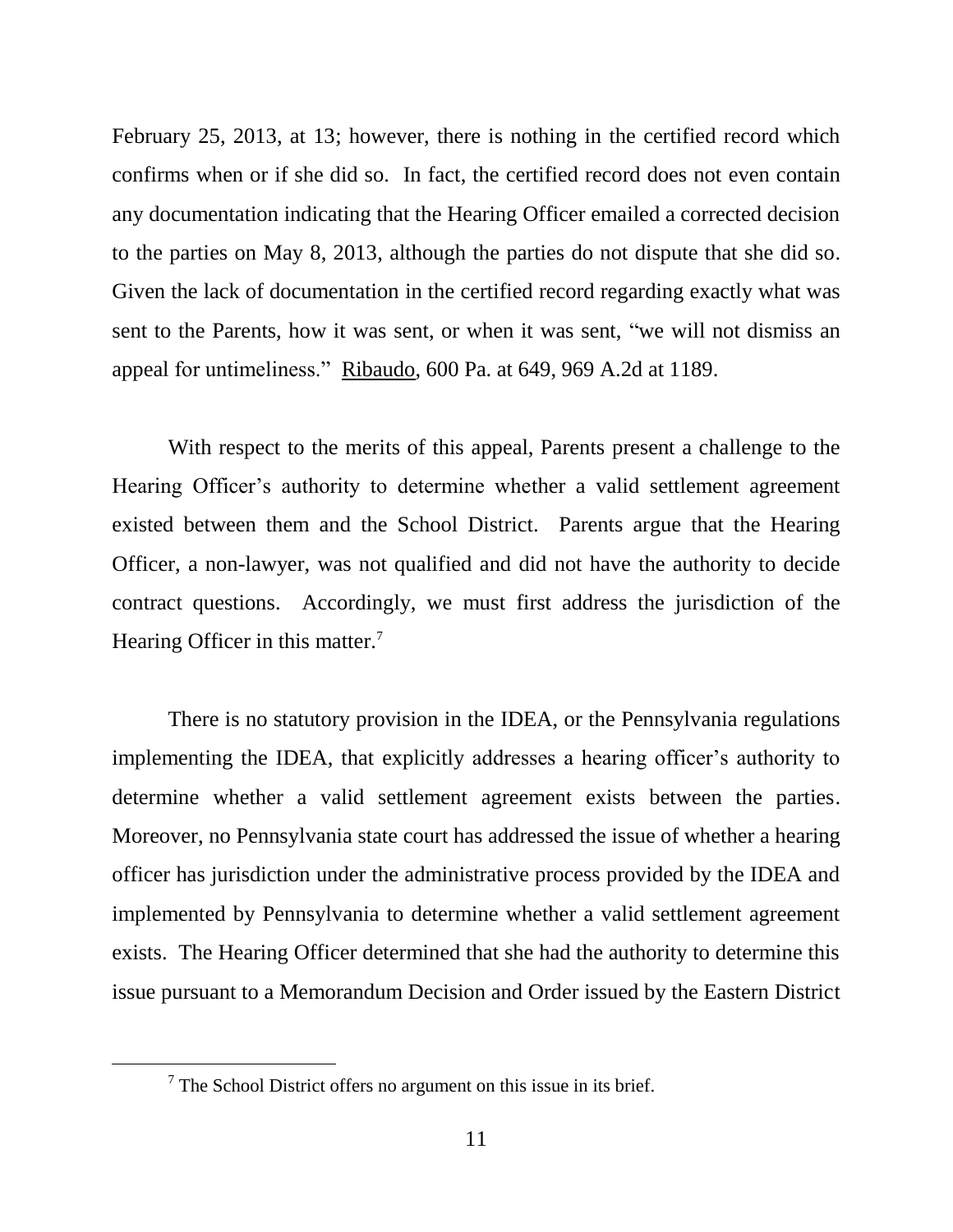of Pennsylvania in I.K. v. School District of Haverford Township (E.D. Pa., Civil Action No. 10-4397, filed March 21, 2011) (I.K. I).

I.K. I involved an appeal from a hearing officer's decision which denied I.K.'s request to reopen an earlier administrative action that had been dismissed by a different hearing officer because the parties had reached a settlement. The hearing officer determined that it was not within her jurisdiction to determine whether there was an existing settlement agreement. The school district moved to dismiss the appeal for, *inter alia*, failure to exhaust administrative remedies. The Eastern District found, without any detailed reasoning, that it was within the hearing officer's jurisdiction to determine whether a settlement agreement exists. I.K. I, slip op. at 5. Therefore, the Eastern District remanded the matter for the hearing officer to make a determination on the issue of whether a valid settlement agreement existed between the parties. Id. On remand, the hearing officer concluded that no settlement agreement existed, and the Eastern District affirmed the hearing officer's legal conclusion that the parties did not enter into a valid settlement agreement because the unsigned agreement lacked consideration. I.K. v. School District of Haverford Township, \_\_\_ F. Supp. 2d \_\_\_ (E.D. Pa., Civil Action No. 12-4066, filed August 14, 2013) (*I.K. II*), slip op. at  $7<sup>8</sup>$  In *J.K. v.* Council Rock School District, 833 F. Supp. 2d 436, 450 (E.D. Pa. 2011), the

 $8$  Although the Eastern District in  $\underline{\text{I.K. II}}$  affirmed that no valid settlement agreement existed, the court found that: (1) the school district had, nevertheless, succeeded on its equitable claim that promissory estoppel made the parent's promises to settle the student's IDEA and discrimination claims enforceable under the augmented record; and (2) the parent was estopped from avoiding her promise to waive and/or release the school district from liability for IDEA and discrimination claims she advanced in her complaint. <u>Id., </u> F. Supp. 2d at \_\_, slip op. at 22-27.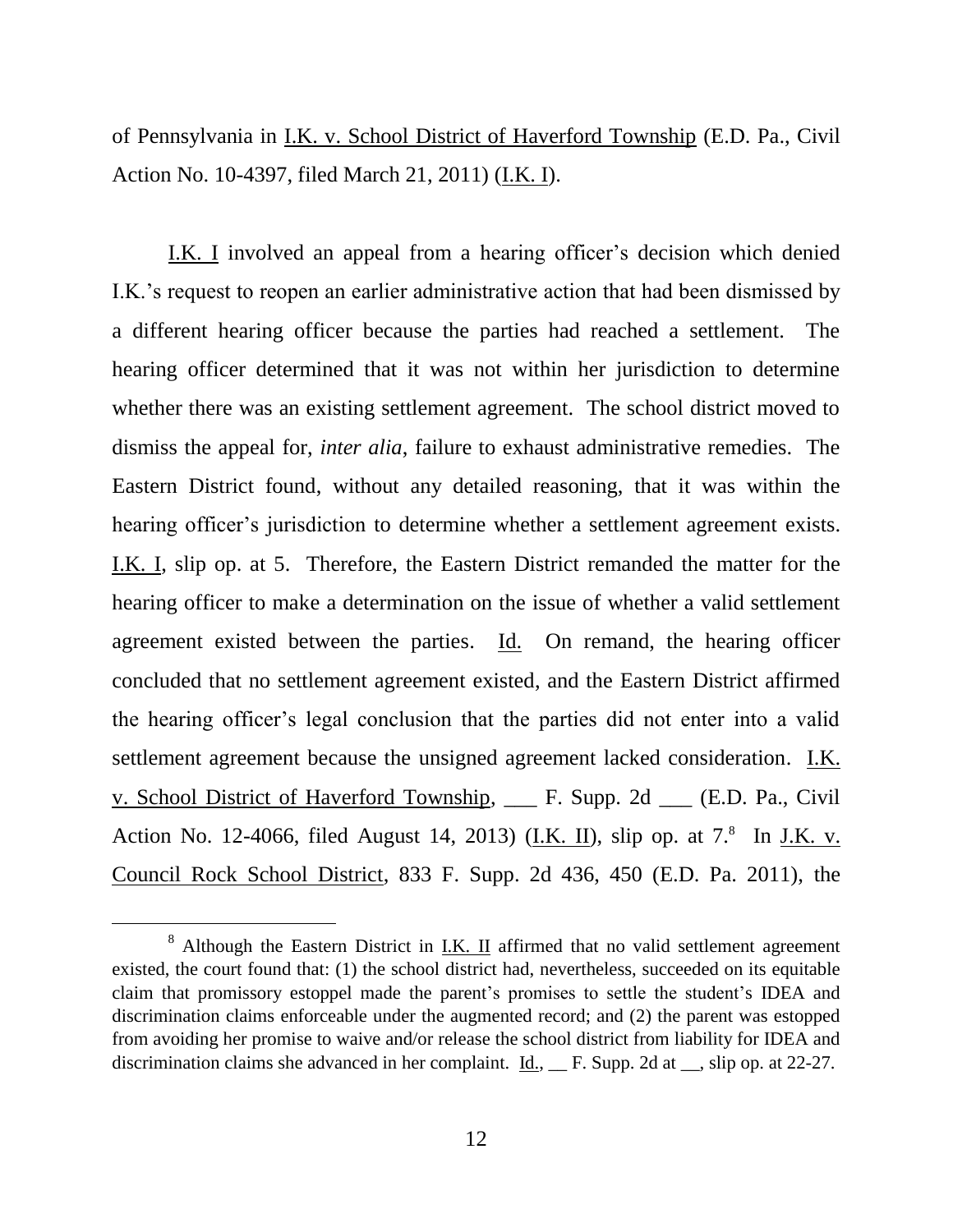Eastern District also observed that "a hearing officer would not err by finding the existence of a settlement agreement between parents and [a local educational agency] as to a child's pendent placement."<sup>9</sup>

Upon review of the administrative process set forth in the IDEA, we agree with the Eastern District that hearing officers have the authority under the IDEA to determine whether a valid settlement agreement exists between the parties. It is clear from the provisions of the IDEA and the regulations implementing those provisions in Pennsylvania that an administrative process is in place to afford relief for disputes involving the provision of a fair appropriate public education to an eligible child. 20 U.S.C. § 1415; 22 Pa. Code § 14.162. This administrative process mandates that a complainant must first seek relief from local and/or state educational authorities before seeking relief in court. 20 U.S.C. § 1415(f), (g), (i)(2); Myers v. Bethlehem Shipbuilding Corp., 303 U.S. 41, 50-51 (1938) (stating that it is a "long-settled rule of judicial administration that no one is entitled to judicial relief for a supposed or threatened injury until the prescribed administrative remedy has been exhausted"). To facilitate an amicable resolution of a dispute, the administrative process mandates that the parties attempt to resolve

<sup>&</sup>lt;sup>9</sup> We note that we are not asked here to determine whether the Hearing Officer has jurisdiction to *enforce* a settlement agreement between Parents and the School District. The federal courts have addressed this issue and held that a hearing officer lacks jurisdiction to enforce a settlement agreement. See J.K., 833 F. Supp. 2d at 449 (holding that the specific provisions of the IDEA and "the purposes justifying due process hearings suggest that hearing officers lack jurisdiction to enforce settlement agreements – even those produced through mediation and resolution meetings"; however, hearing officers "may acknowledge the existence of such agreements and consider them in determining whether a child has received a free and appropriate public education").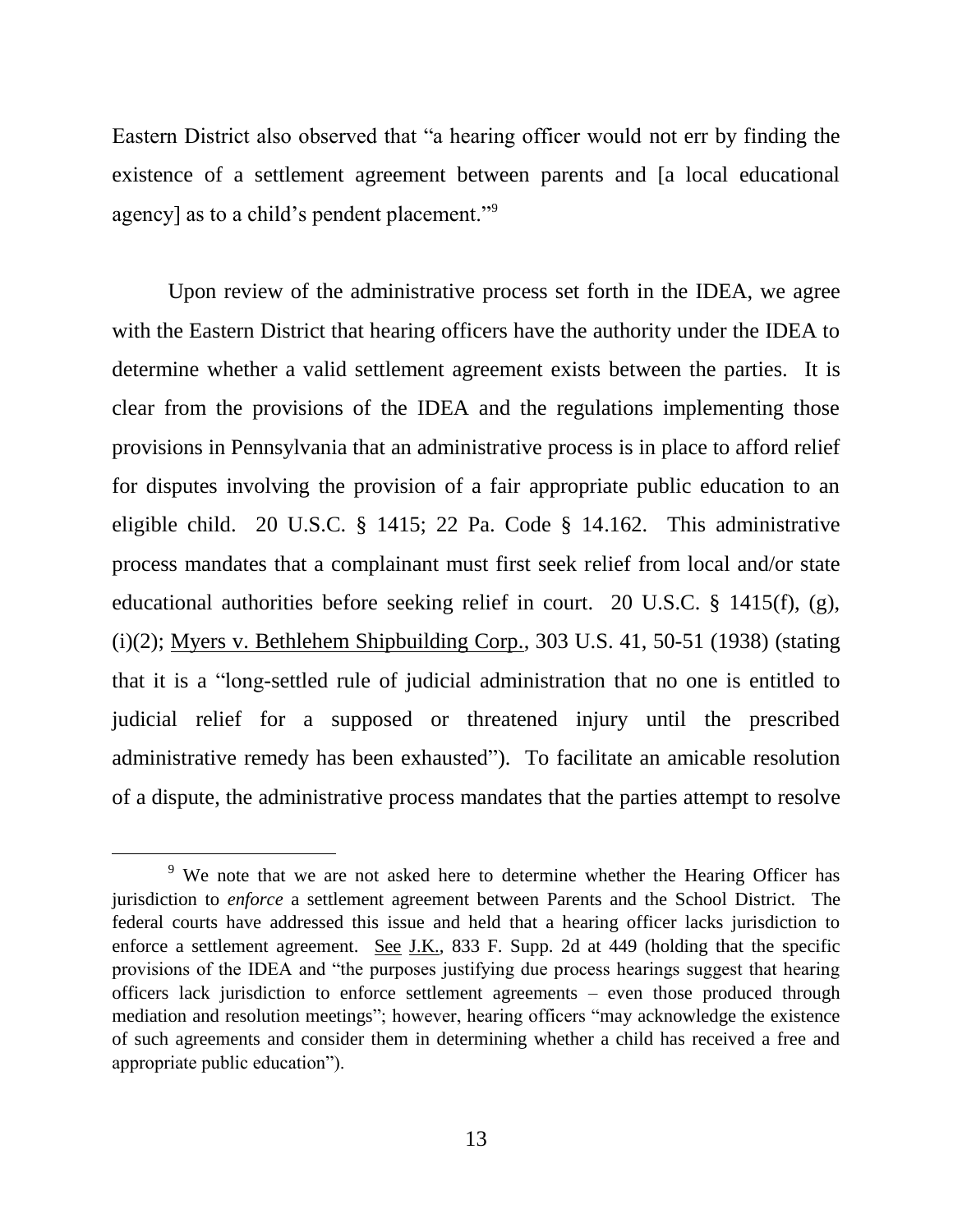a due process complaint through a resolution session, <sup>10</sup> which may result in a settlement agreement.<sup>11</sup> 20 U.S.C. § 1415(f); 22 Pa. Code §§ 14.162(q), 14.163; Smith v. Robinson, 468 U.S. 992, 1011-12 (1984) (noting that use of the administrative process supports "Congress' view that the needs of [eligible] children are best accommodated by having the parents and the local education[al] agency work together to formulate an individualized plan for each [eligible] child's education"), superseded by statute on other grounds, Handicapped Children's Protection Act of 1986, Pub. L. No. 99-372, 100 Stat. 796 (1986), as recognized in Board of Education East Windsor Regional School District v. Diamond, 808 F.2d 987 (3d. Cir. 1986). If this resolution process is unsuccessful, an impartial due process hearing is scheduled before a hearing officer.<sup>12</sup> 20 U.S.C. §  $1415(f)(1)(B)(ii)$ ; 22 Pa. Code § 14.162(q). Thus, this process indicates that the hearing officer has the authority to resolve disputes that arise as to whether the parties were able to reach an amicable resolution, which would necessarily include a determination as to whether a valid settlement agreement exists between the

 $10$  As noted previously, the parties may agree to waive the resolution process, or agree to engage in a mediation process. 20 U.S.C. § 1415(e), (f).

 $11$  If a resolution is reached to resolve a due process complaint prior to the hearing, the parties are statutorily required to execute a legally binding settlement agreement that is enforceable in any State court of competent jurisdiction or in a United States District Court. 20 U.S.C.  $\S$  1415(f)(1)(B)(iii). Any such agreement may be voided by any party within three business days of the execution of the agreement. 20 U.S.C.  $\S$  1415(f)(1)(B)(iv).

 $12$  The IDEA permits States to prescribe whether its administrative hearing system will be one-tier or two tiers. 20 U.S.C. § 1415(f), (g). Since 2008, Pennsylvania has utilized a one-tier system where a complainant has a right to an impartial due process hearing before a hearing officer, after which an aggrieved party may seek relief in a court of competent jurisdiction. 22 Pa. Code § 14.162(o). There is no statutory mandate that a hearing officer must be a lawyer. J.K., 833 F. Supp. 2d at 449 n.8.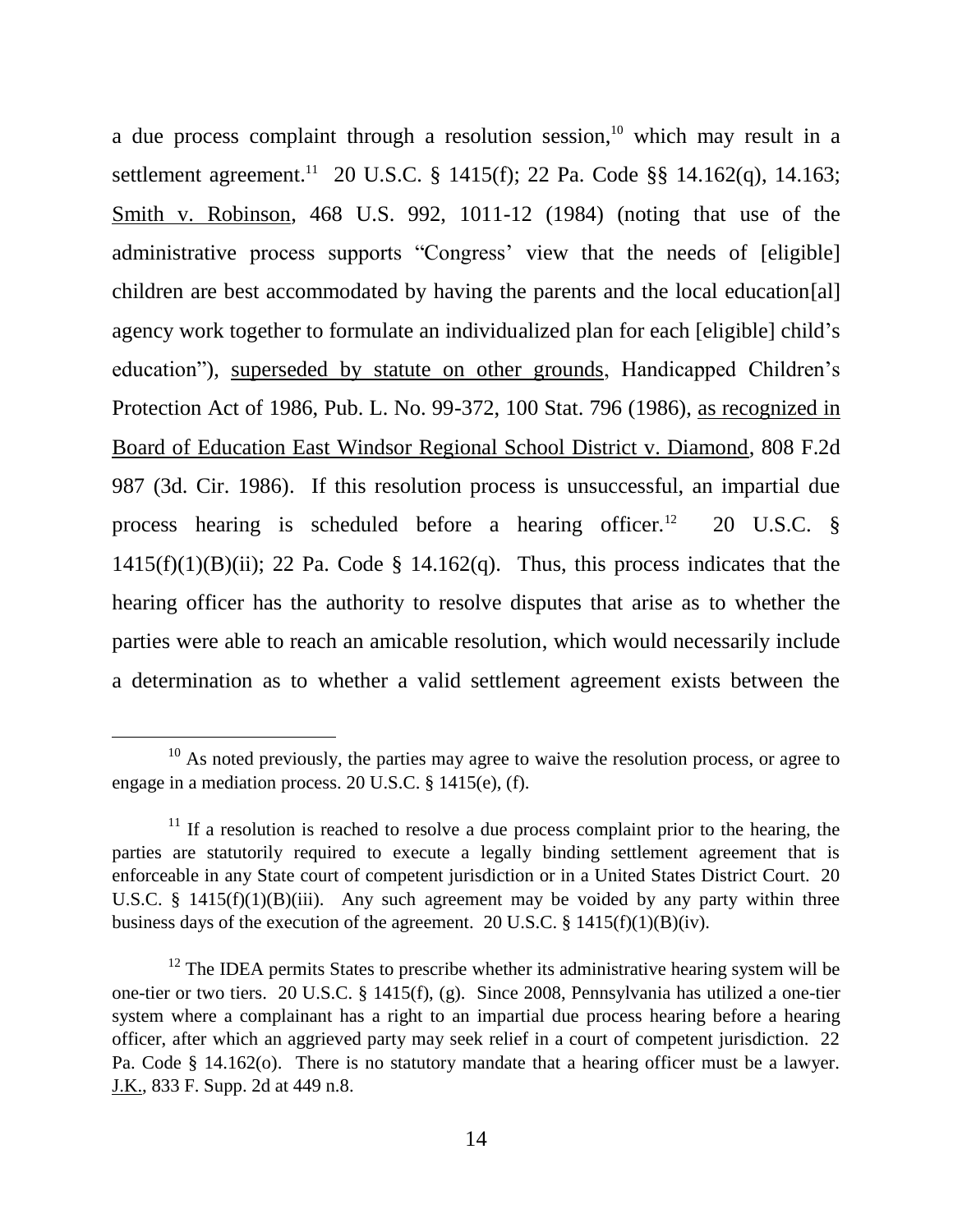parties. As such, a party who disputes that a valid settlement agreement exists must first exhaust the administrative remedies provided for by the IDEA before seeking judicial relief. This requirement:

allows the educational agency, which presumably has considerably greater expertise in the field of education than does the court, to attempt to resolve the complaint in the first instance. Second, it allows the family of the disabled child to play a role in designing appropriate accommodations. Third, it prevents the unnecessary duplication of judicial review by allowing the administrative agency to develop the factual record prior to review by [a] court.

Swope v. Central York School District, 796 F. Supp. 2d 592, 600 n.2 (M.D. Pa. 2011) (citations omitted). Thereafter, a party who is aggrieved by the hearing officer's decision may appeal to a court of competent jurisdiction.<sup>13</sup> 22 Pa. Code  $\S$  $14.162(o)$ .

Accordingly, we conclude that the Hearing Officer in this matter did not err by finding that she had jurisdiction to determine whether a valid settlement agreement exists between Parents and the School District. We now turn to the issue of whether the Hearing Officer's legal conclusion that a valid settlement does not exist between the parties is erroneous.

The Hearing Officer determined that Agreement One was not a valid settlement agreement because Parents did not accept the School District's offer. The Hearing Officer determined further that Agreement Two, which the Hearing Officer characterized as a counter-offer, was not a valid settlement agreement

 $13$  To decide otherwise would result in piecemeal litigation resulting in an undue delay in providing an eligible student with a free appropriate public education as mandated by the IDEA.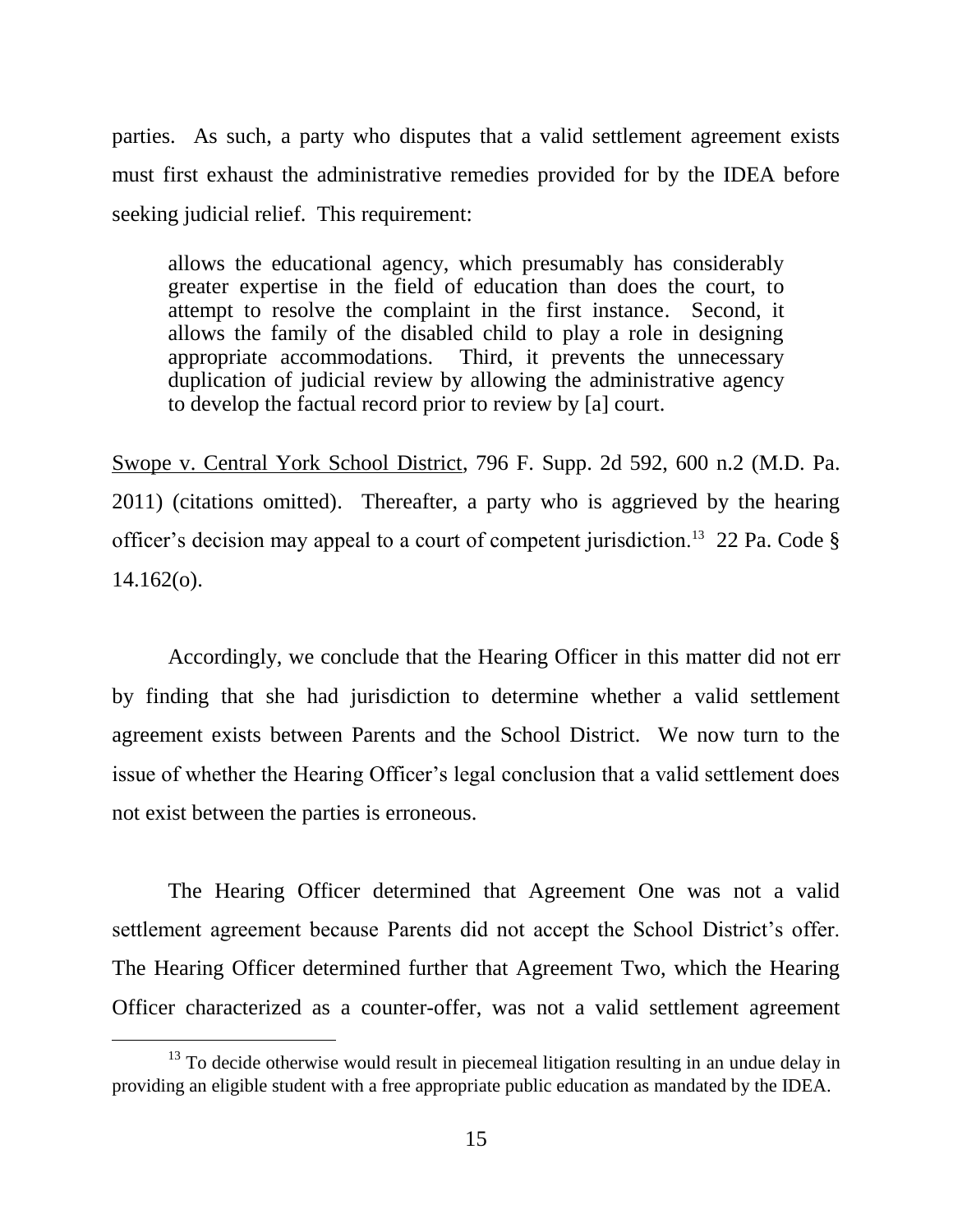because it did constitute an offer due to the fact that it was not communicated to the School District. The Hearing Officer found that the evidence was persuasive that neither Parents nor their counsel communicated Agreement Two to the School District or its counsel in an intentional and definite manner. The Hearing Officer determined that the School District was not aware that a counter-offer had been made; therefore, it "could not then freely and willingly confer [a]cceptance." (Hearing Officer Decision at 19.)

In support of this appeal, Parents argue as follows. The Hearing Officer erred by finding that Agreement Two was not an offer because a meeting of the minds occurred and there was a mutual manifestation of intent to be bound by the terms of Agreement Two. The Hearing Officer ignored the fact that Agreement Two was signed by both parties and ratified by the School Board. The failure by the School District to read or have Agreement Two reviewed by counsel is no defense; therefore, Agreement Two must be deemed valid.

In response, the School District asserts the following arguments. First, despite the fact that a written and executed settlement agreement exists, the credible testimony clearly shows that there was no agreement of the essential terms of the settlement by the parties' counsel and, therefore, there was no meeting of the minds. Agreement Two was not communicated in the manner necessary to constitute an offer and, without any notice that Agreement Two was not the same as Agreement One, the School Board, its Superintendent and its Director of Pupil Services aptly believed that Agreement Two had been negotiated and approved by its counsel. The School District unknowingly executed a document that was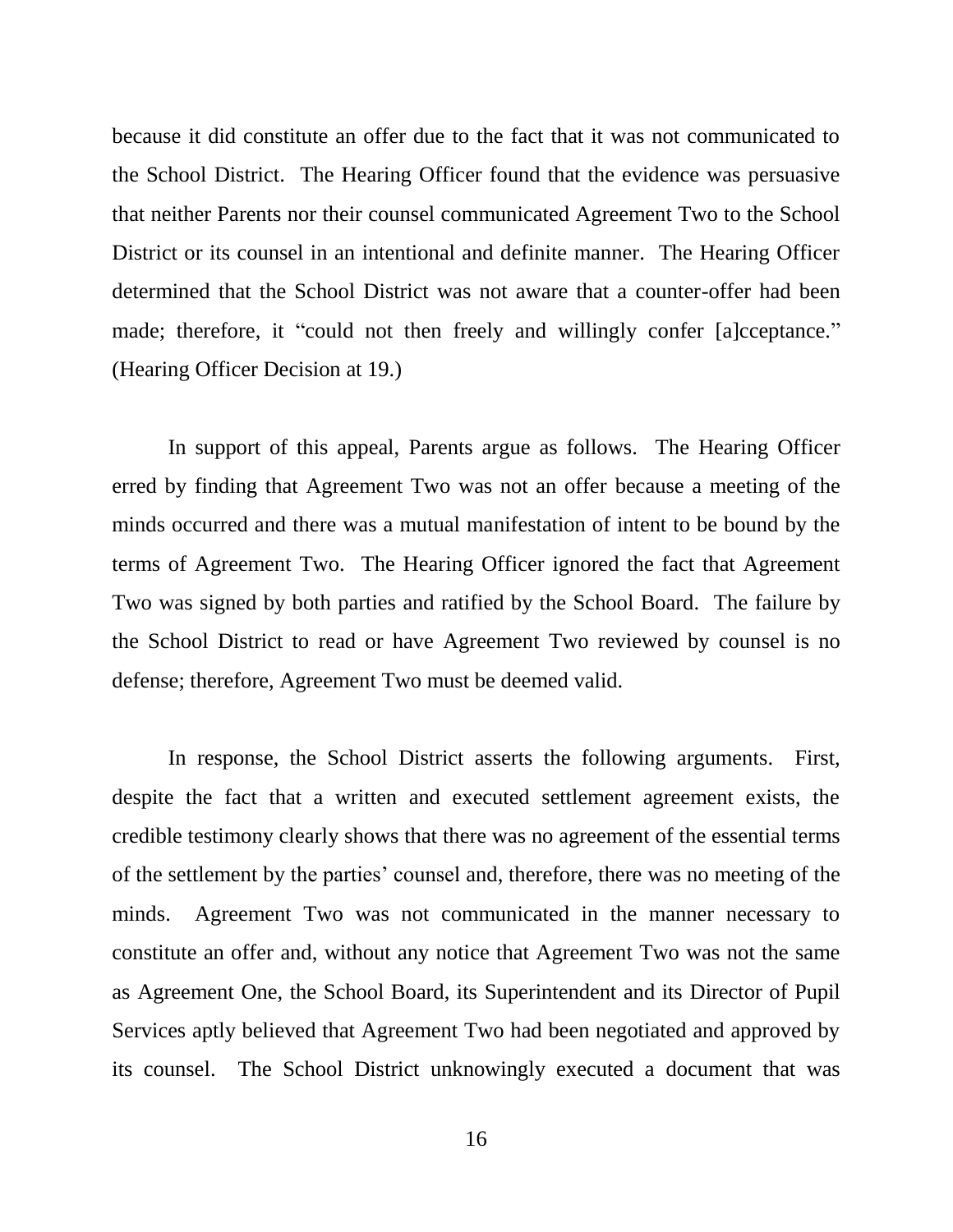unilaterally altered by Parents' counsel, and the underlying facts show that Parents fraudulently induced the School District to execute Agreement Two. Parents knew the School District had not agreed to the material terms set forth in Agreement Two when it presented the agreement to the School District.

"It is axiomatic that, to form a contract, there must be an offer, acceptance, and consideration." Reed v. Pittsburgh Board of Public Education, 862 A.2d 131, 134 (Pa. Cmwlth. 2004). "An offer is a manifestation of willingness to enter into a bargain, so made as to justify another person in understanding that his assent to that bargain is invited and will conclude it." Cobaugh v. Klick-Lewis, Inc., 561 A.2d 1248, 1249 (Pa. Super. 1989) (citing Restatement (Second) of Contracts § 24; 8 P.L.E. Contracts § 23.) As explained by our Supreme Court:

It is basic contract law that one cannot suppose, believe, suspect, imagine or hope that an offer has been made. An offer must be intentional, definite, in its terms and communicated, otherwise the minds cannot meet. Nor can one be bound because they are contemplating making an offer, or that they would or should have or that someday they might. An offer must define its terms, specify the thing offered and be an intention of the present or the future to be bound.

Morosetti v. Louisiana Land and Exploration Company, 522 Pa. 492, 494-95, 564 A.2d 151, 152 (1989) (footnotes omitted). A party wishing to invalidate a contract must "show fraud or mutual mistake by clear, precise and convincing evidence." Holt v. Department of Public Welfare, 678 A.2d 421, 423 (Pa. Cmwlth. 1996). A mutual mistake exists if, at the time a contract is executed, both parties thereto are mistaken as to the existing facts. Id. However, if a mistake is unilateral, there is no basis for rescinding a contract if the unilateral mistake "is not due to the fault of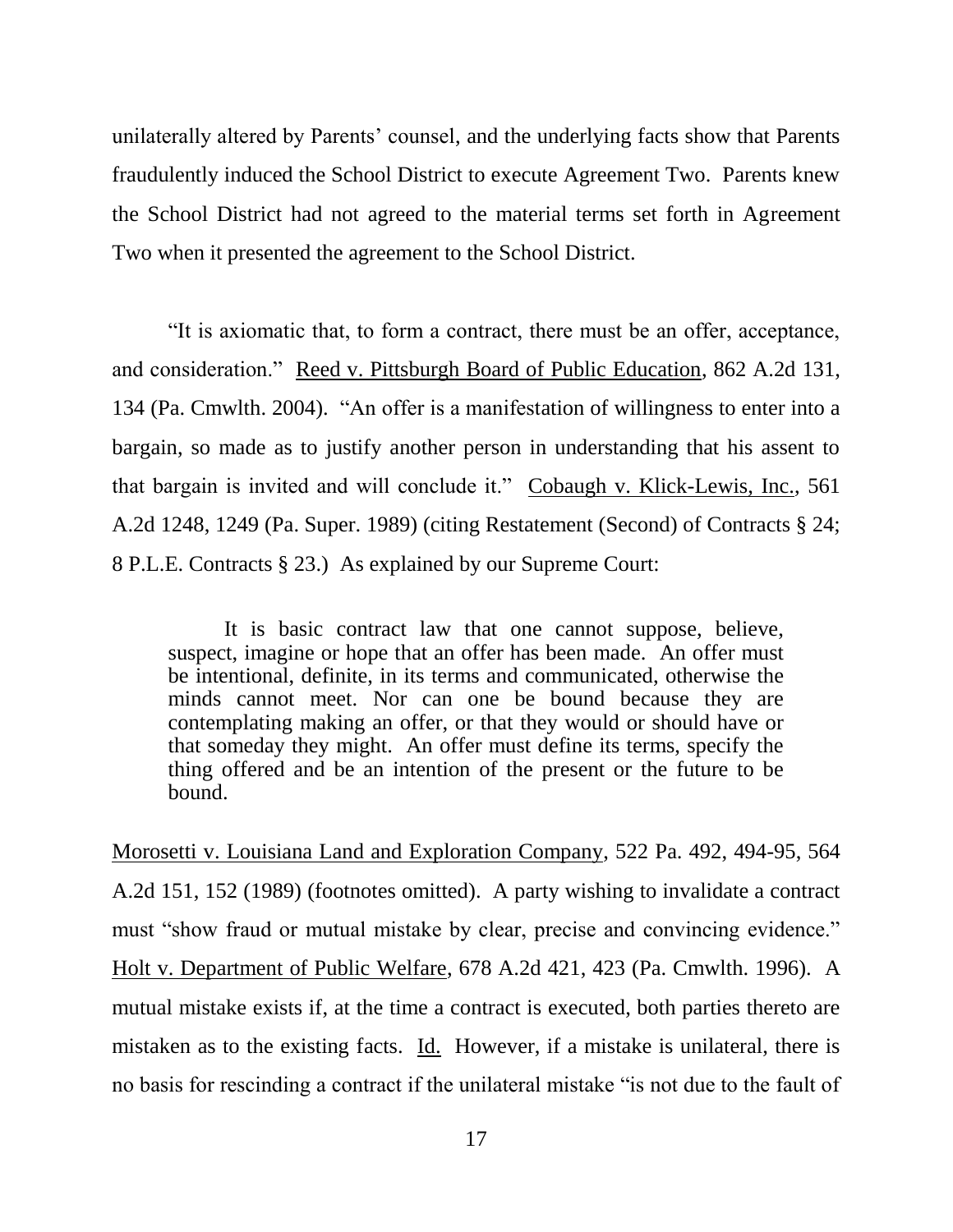the party not mistaken but rather to the negligence of the party who acted under the mistake." Id.

First we note that, in reaching her decision, the Hearing Officer found all the witnesses generally credible, and based upon this credible testimony, the Hearing Officer rejected both Parents and the School District's allegations that Parents, Parents' counsel and the School District's counsel engaged in fraudulent behavior. Instead, the Hearing Officer determined that there was "a more parsimonious explanation for why the situation developed as it did" and concluded that, "[g]iving all participants' actions the benefit of the most benign interpretation, this case represents a perfect storm of unreliable assumptions." (Hearing Officer Decision at 13.) Because it is within the province of the Hearing Officer to make credibility determinations and weigh the evidence in order to make the required findings of fact, see 22 Pa. Code § 14.162(f) (requiring that a Hearing Officer's decision contain findings of fact, discussion, and conclusions of law); E.N. v. M. School District, 928 A.2d 453, 466 n.21 (Pa. Cmwlth. 2007) (stating that the weight given to the evidence presented at a special education hearing is in the fact finder's discretion and "[i]t is not this Court's function to reweigh the evidence"), and the Hearing Officer's findings are not in dispute, we must uphold the Hearing Officer's determination and conclusion that Parents and the School District did not engage in fraudulent behavior in this matter.

However, based upon the Hearing Officer's findings of fact in this matter, her legal conclusion that Agreement Two is not a valid settlement agreement was error. The findings show that Parents, after reviewing Agreement One, requested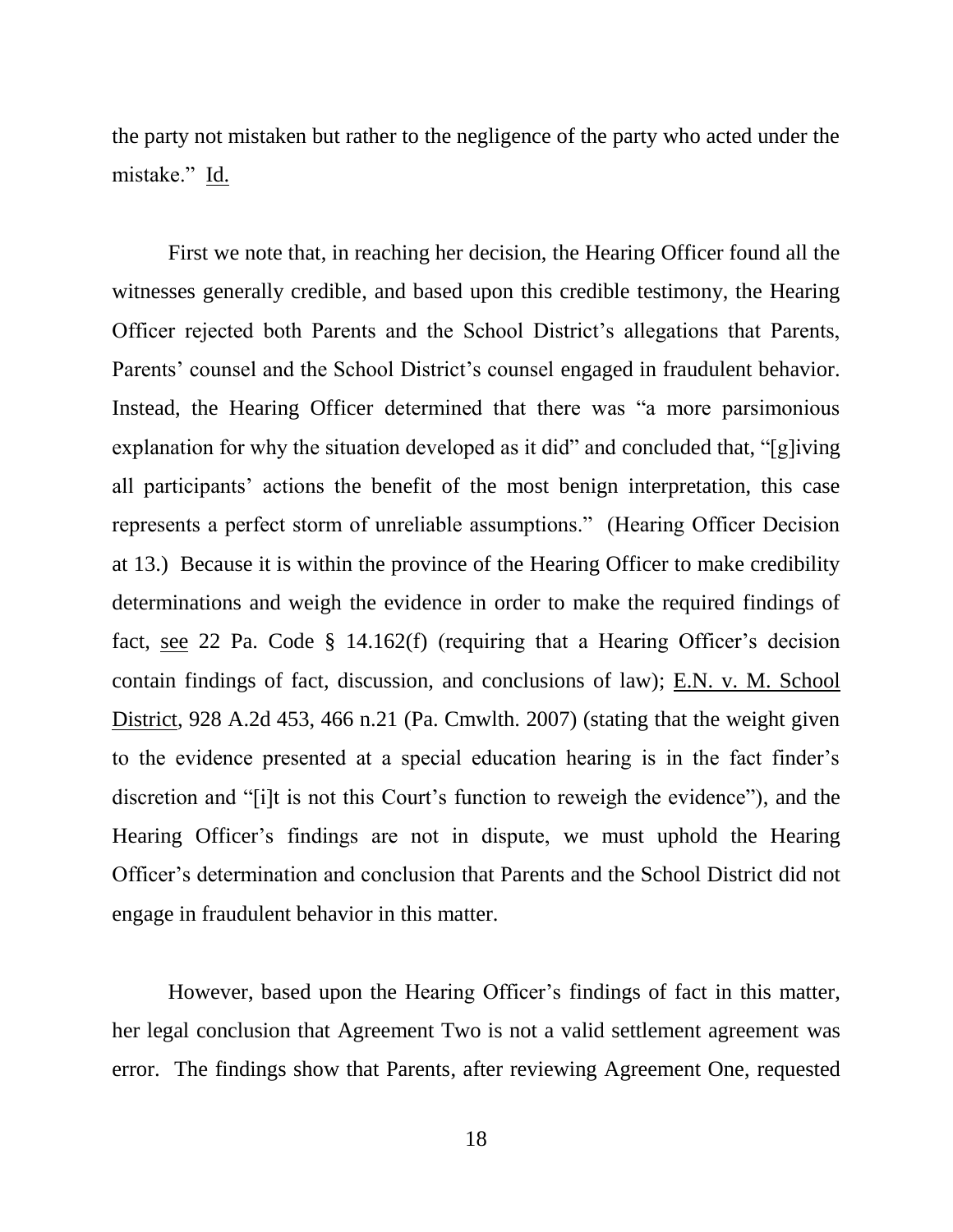that their counsel draft Agreement Two with the terms they believed were agreed upon during the negotiations between the parties' counsel at the September 14, 2012 meeting. (FOF ¶ 27.) Parents' counsel complied with Parents' request and provided a draft of Agreement Two to Parents for their review. (FOF ¶ 28.) When Parents determined that Agreement Two was in line with what they believed was negotiated, Parents signed it and Student's mother delivered Agreement Two to the School District. (FOF ¶¶ 30-32.) Therefore, Agreement Two contained definite terms of the thing being offered and Parents intended to be bound by those terms. The School District believes that Agreement Two does not constitute an offer because the manner in which the Agreement was communicated to the School District caused it to unknowingly execute an agreement that it believed contained different terms. Thus, the School District contends, there was no meeting of the minds. However, the findings of fact show that the School District's belief resulted from its decision not to review Agreement Two or question the circumstances of its delivery; had the School District or its counsel done so, they would have been aware that Agreement Two contained terms different from those found in Agreement One.

Although the School District's Director of Pupil Services was puzzled by the manner of delivery of Agreement Two based on past practice, he only skimmed Agreement Two to make sure the dollar amounts were correct. (FOF ¶ 35.) The School District's counsel did not request that the Director send her the agreement delivered by Student's mother even though it was not the norm for a parent to deliver an agreement directly to the School District; thus, the School District's counsel did not read Agreement Two. (FOF ¶ 42.) The Superintendent neither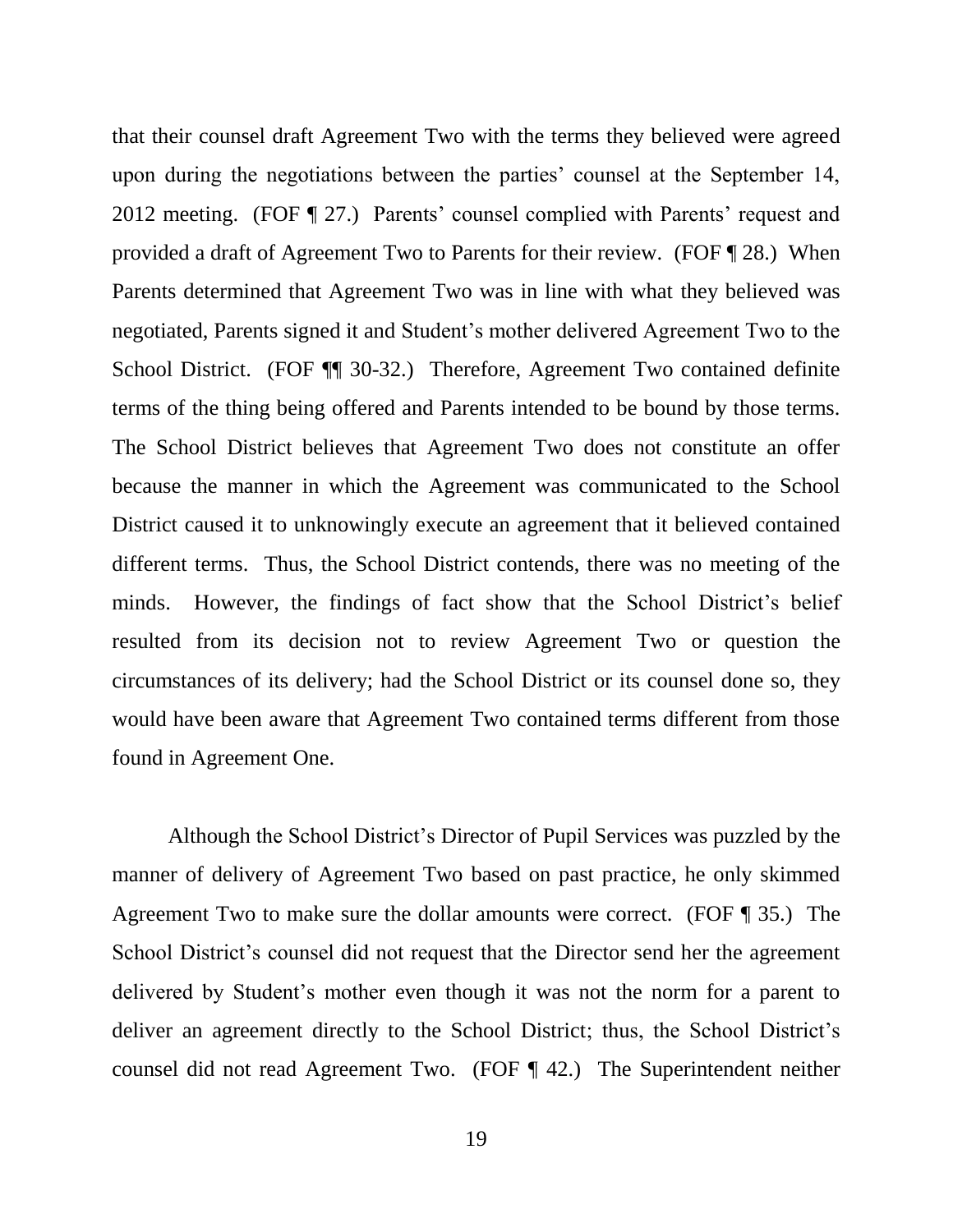read Agreement Two because she always relied upon counsel and pupil services to inform her as to what the terms of an agreement are, nor did the School Board President read Agreement Two when it was presented for his signature because he also relies upon counsel to negotiate such agreements. (FOF ¶¶ 49-52.) In other words, despite the Director of Pupil Services and the School District's counsel questioning the manner in which Agreement Two was delivered to the School District, no effort was made to ensure that the settlement agreement with Parents contained the terms initially offered to Parents in Agreement One. There was no mutual mistake: there was a unilateral mistake by the School District that resulted in the agreement being approved and executed by the School Board. Given the factual findings, there is no basis to attempt to rescind Agreement Two and the School District is bound by it. See Holt, 678 A.2d at 423 (stating that "[i]n the absence of fraud, failure to read a contract before signing it is not a defense and cannot justify a nullification of the contract or any of its provisions").

For the foregoing reasons, Agreement Two is a valid settlement agreement. Accordingly, the Hearing Officer erred by concluding that a valid settlement agreement does not exist between the parties. Therefore, the Hearing Officer's Order is reversed.

# **\_\_\_\_\_\_\_\_\_\_\_\_\_\_\_\_\_\_\_\_\_\_\_\_\_\_\_\_\_\_\_\_ RENÉE COHN JUBELIRER, Judge**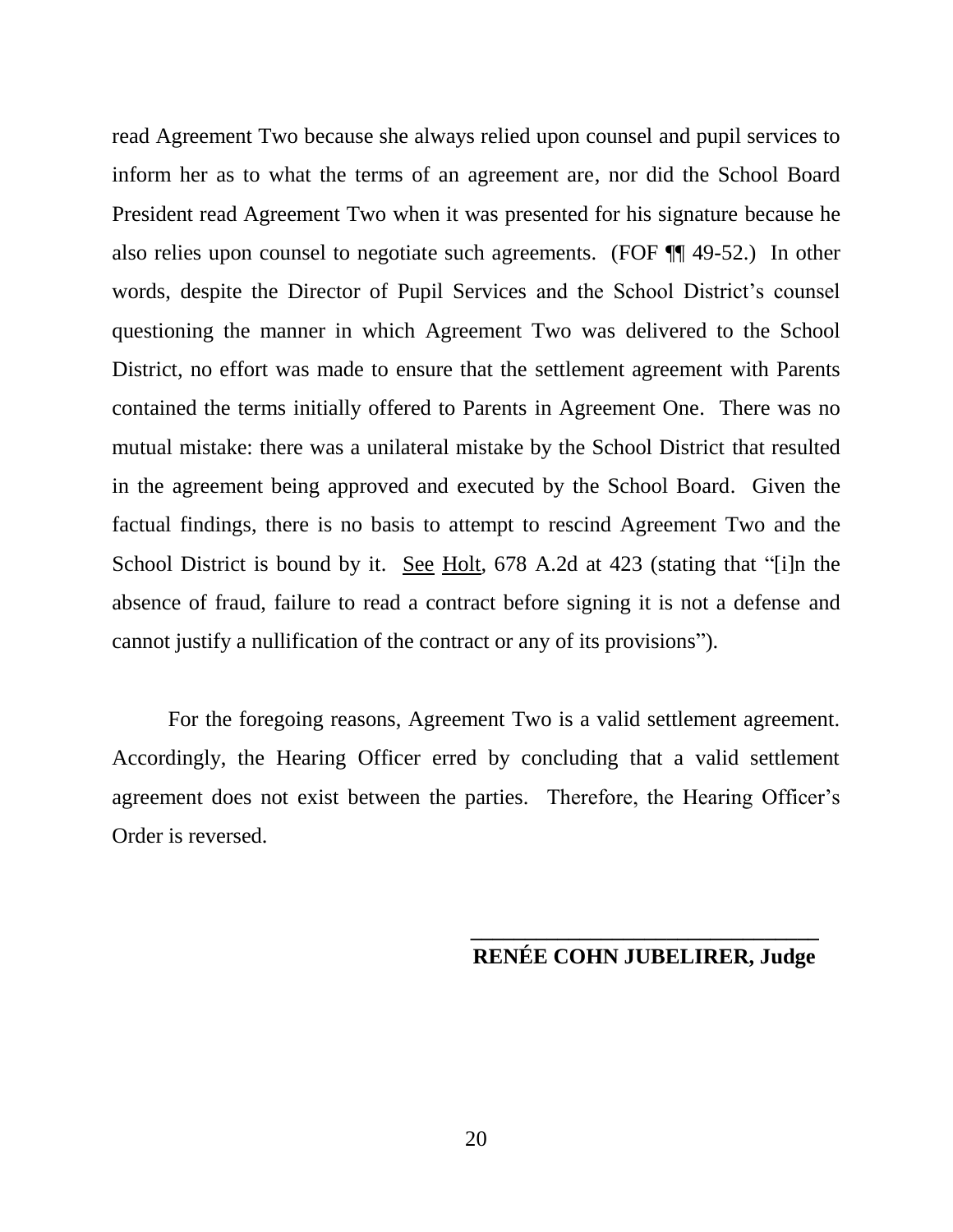# **IN THE COMMONWEALTH COURT OF PENNSYLVANIA**

| A.S. and R.S., individually and on   |                    |
|--------------------------------------|--------------------|
| behalf of S.S., and S.S. in his own  |                    |
| right,                               |                    |
| Petitioners                          |                    |
|                                      |                    |
| V.                                   | No. 1140 C.D. 2013 |
|                                      |                    |
| <b>Office for Dispute Resolution</b> |                    |
| (Quakertown Community School)        |                    |
| District),                           |                    |
| Respondent                           |                    |

# **O R D E R**

**NOW**, January 24, 2014, the Order of the Pennsylvania Special Education Hearing Officer entered in the above-captioned matter is hereby **REVERSED**.

> **\_\_\_\_\_\_\_\_\_\_\_\_\_\_\_\_\_\_\_\_\_\_\_\_\_\_\_\_\_\_\_\_ RENÉE COHN JUBELIRER, Judge**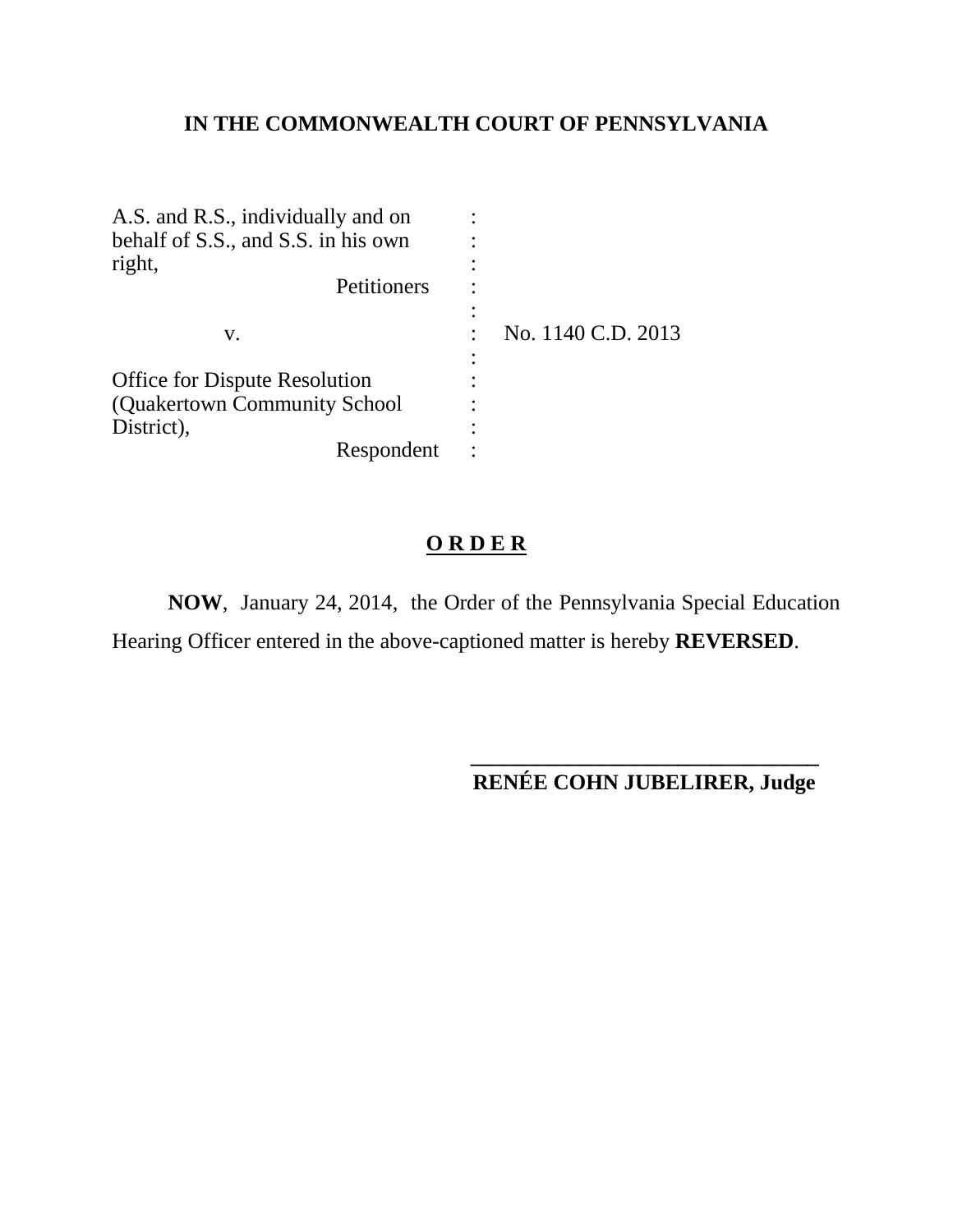### IN THE COMMONWEALTH COURT OF PENNSYLVANIA

| A.S. and R.S., individually and on   |                             |
|--------------------------------------|-----------------------------|
| behalf of S.S., and S.S. in his own  |                             |
| right,                               |                             |
| Petitioners                          |                             |
|                                      |                             |
| V.                                   | No. 1140 C.D. 2013          |
|                                      | Submitted: November 8, 2013 |
| <b>Office for Dispute Resolution</b> |                             |
| (Quakertown Community School)        |                             |
| District),                           |                             |
| Respondent                           |                             |

## BEFORE: HONORABLE DAN PELLEGRINI, President Judge HONORABLE RENÉE COHN JUBELIRER, Judge HONORABLE ROCHELLE S. FRIEDMAN, Senior Judge

# DISSENTING OPINION BY PRESIDENT JUDGE PELLEGRINI FILED: January 24, 2014

I respectfully dissent because I agree with the Hearing Officer that Agreement Two should be rescinded because it was the result of a mutual mistake.

After the School District's Counsel and the Parents' Counsel believed that they had arrived at a settlement of what special education services the District would provide to the Parents' son, S.S, the School District's Counsel sent Agreement One to the Parents' Counsel. Parents informed their counsel that the agreement was unacceptable. No one informed the School District's Counsel that Agreement One, which she believed resolved the matter, was rejected.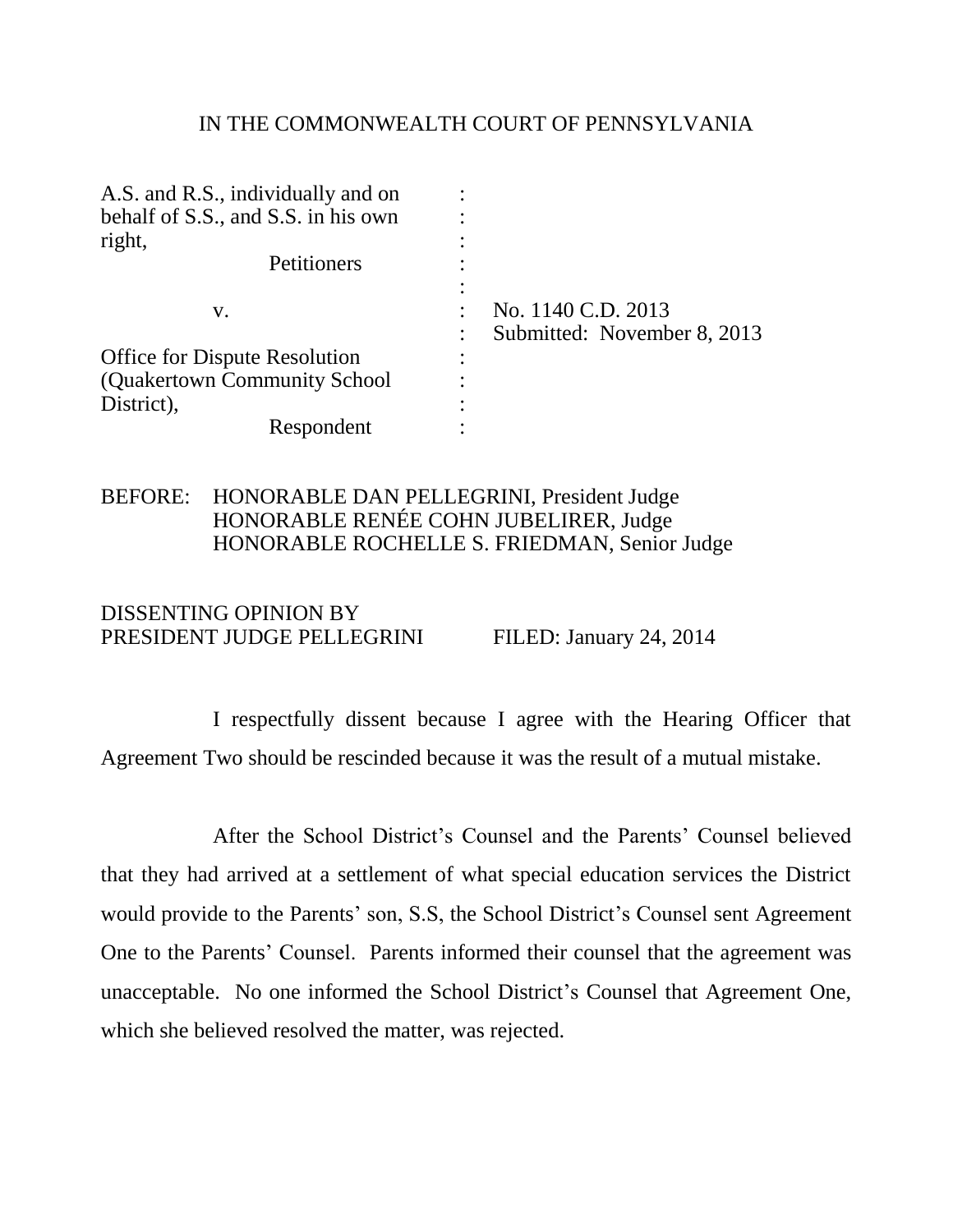The Parents' Counsel then prepared Agreement Two and sent it to the Parents. Unlike what happened in the past, neither the Parents nor their counsel referred Agreement Two to the School District's Counsel, but instead Parents, unbeknownst to even their counsel, signed the agreement and the Student's mother took it to the School District and left it with a receptionist at the School District's Administrative Office. Everyone at the School District, including the School District's Counsel, assumed that Agreement Two was really Agreement One and it was approved by the School Board and duly executed. Upon realizing the mistake, the School District sought rescission through the Pennsylvania Office of Dispute Resolution which assigned a Hearing Officer who found that there was no meeting of the minds and rescinded Agreement Two.

Reversing the Hearing Officer, the majority denies rescission of Agreement Two because the mistake was unilateral and the Hearing Officer did not find that the mistake was the result of fraud or bad faith on the Parents' part. I disagree with the majority because the Hearing Officer found, without saying so, that there was a mutual mistake on the part of both parties as to what had been agreed to by both parties.

> The doctrine of mutual mistake of fact serves as a defense to the formation of a contract and occurs when the parties to the contract have an erroneous belief as to a basic assumption of the contract at the time of formation which will have a material effect on the agreed exchange as to either party. A mutual mistake occurs when the written instrument fails to set forth the true agreement of the parties. The language on the instrument should be interpreted in the light of subject matter, the apparent object or purpose of the parties, and the conditions existing when it was executed. [*Hart v. Arnold*, 884 A.2d 316, 333 (Pa.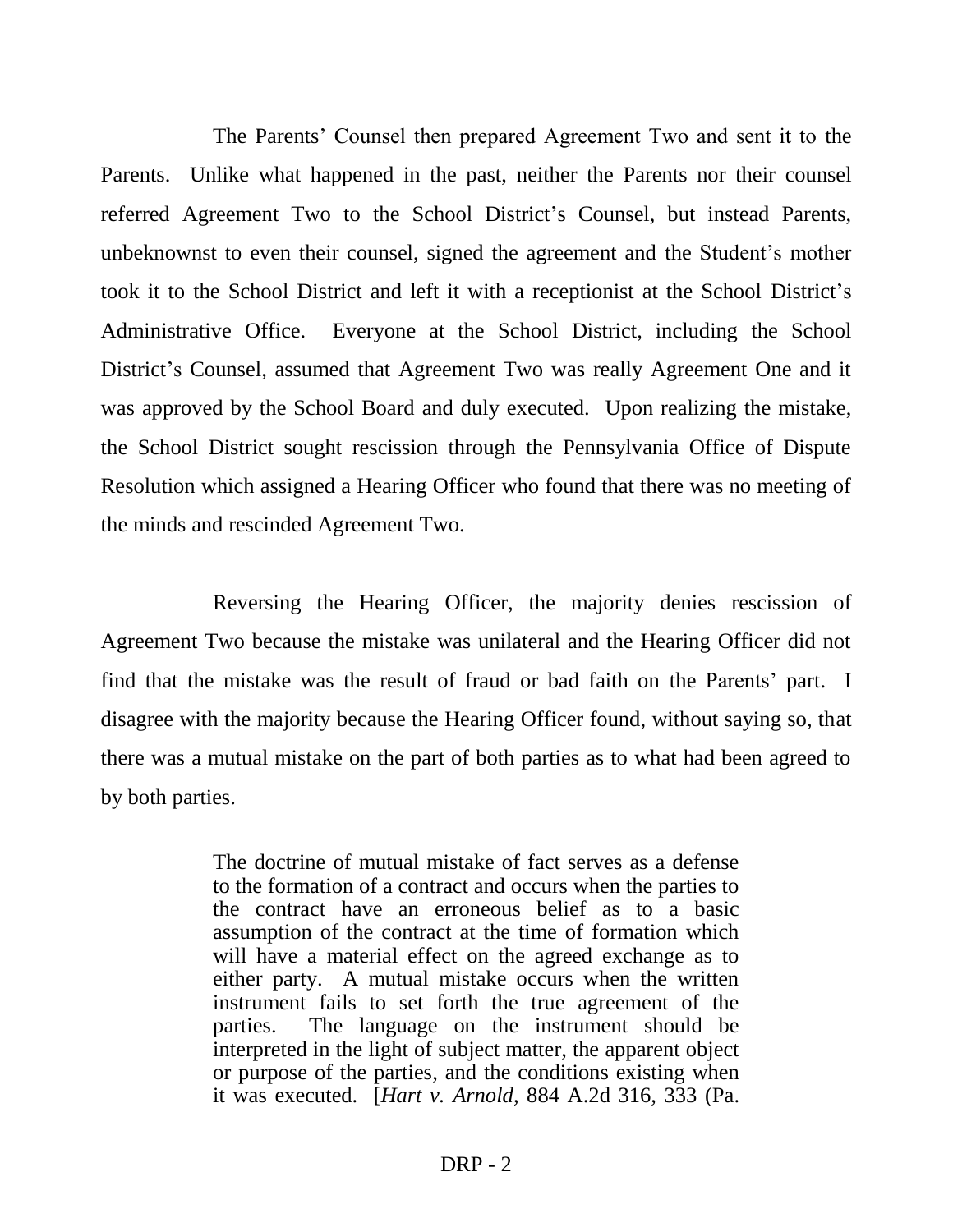Super. 2005), *appeal denied*, 587 Pa. 695, 897 A.2d 458 (2006)] (citations and quotations omitted). If a contract is entered into under a mutual misconception regarding an essential fact, the contract may be reformed if "(1) the misconception entered into the contemplation of both parties as a condition of assent, and (2) the parties can be placed in their former position regarding the subject matter of the contract." *Id.* (citing *Gocek v. Gocek*, [612 A.2d 1004, 1006 (Pa. Super. 1992)]). We further note that "to justify reformation of a contract on the basis of mutual mistake, evidence of the mistake must be clear and convincing." *Jones v. Prudential Prop. & Cas. Ins. Co.*, 856 A.2d 838, 844 (Pa. Super. 2004), [*appeal denied*, 583 Pa. 673, 876 A.2d 396 (2005)].

*Voracek v. Crown Castle USA, Inc.* 907 A.2d 1105, 1108 (Pa. Super. 2006), *appeal denied*, 591 Pa. 716, 919 A.2d 958 (2007).

Without saying so, this was the basis on which the Hearing Officer found that Agreement Two should be rescinded. In her "Discussion and Conclusions of Law" she reasoned:

> Agreement One: When the attorneys representing the parties believed they had concluded their negotiations, in the words of the District's former counsel, that they had a "deal", they moved to the next step, reducing the settlement to writing. Agreement One, drafted by the District's former attorney, represented the Offer, the first essential element of a contract.

> Acceptance may be explicit or implicit. While not all terms need be expressed in an Offer or the Acceptance, the contract must be clear enough so that a reasonable person would understand what they were agreeing to. Upon reviewing the Offer, the Parents did not confer Acceptance as they disagreed with some of the terms contained in the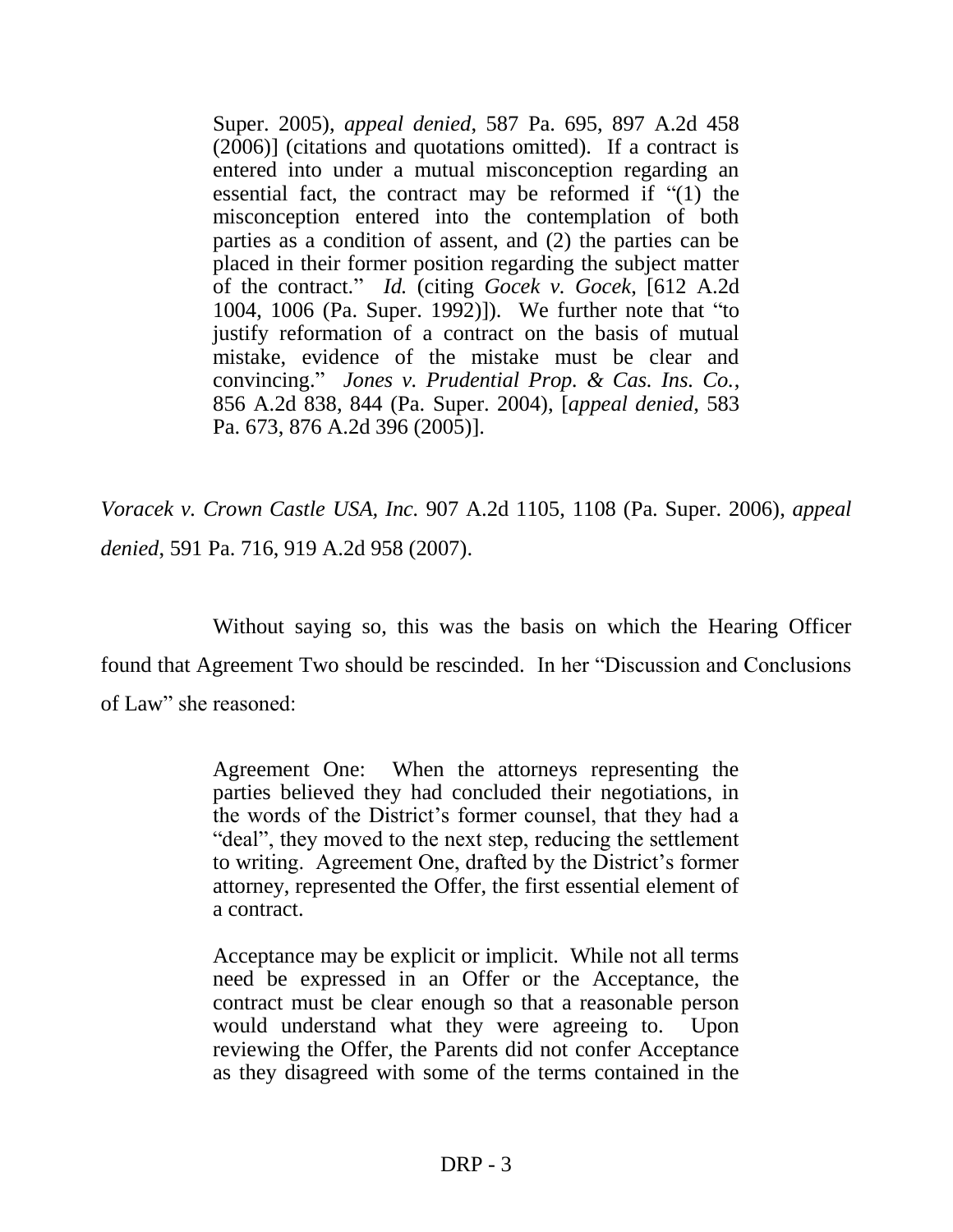Offer and identified other terms they wanted included that were not.

Agreement One was an Offer from the District without Acceptance from the Parents. Therefore Agreement One was not a valid settlement agreement, a contract.

Agreement Two: Rather than give Acceptance, the Parents and their former counsel produced a counter-offer in the form of Agreement Two. However, a fundamental principle of contract law is that the party proposing the Offer [in this case the Parents proposing a counter-offer] cannot suppose, believe, suspect, imagine or hope that an Offer has been made. An Offer must be communicated to the offeree [at this juncture the District] in an intentional [and] definite manner. The evidence is persuasive that neither the Parents nor the Parents' former counsel communicated the counter-offer to the District and/or the District's former counsel in an intentional and definite manner. In Pennsylvania, if the party seeking to prove the existence of a contract does not show that a distinct Offer was made, then there is no contract. The District was not aware that a counter-Offer had been made, and could not then freely and willingly confer Acceptance.

Agreement Two was neither a distinct Offer as it was not communicated in an intentional and definite manner, nor was there or could there be Acceptance, as the District did not understand what it was being asked to agree to. Therefore, Agreement Two was not a valid settlement agreement, a contract.

Conclusion: The District's written proposal of the terms negotiated by counsel for the parties [Agreement One] is not a contract without the Parents' Acceptance. The Parents' revised proposal of terms [Agreement Two] is not a contract without their making it an Offer in an intentional and definite manner. Once the Parents' proposal was eventually made clear, without the District's Acceptance, there is no contract. Moreover, case law in the Eastern District of Pennsylvania has clearly established that where offers have been made but rejected, or believed agreements repudiated, then there is no contract to enforce. Neither